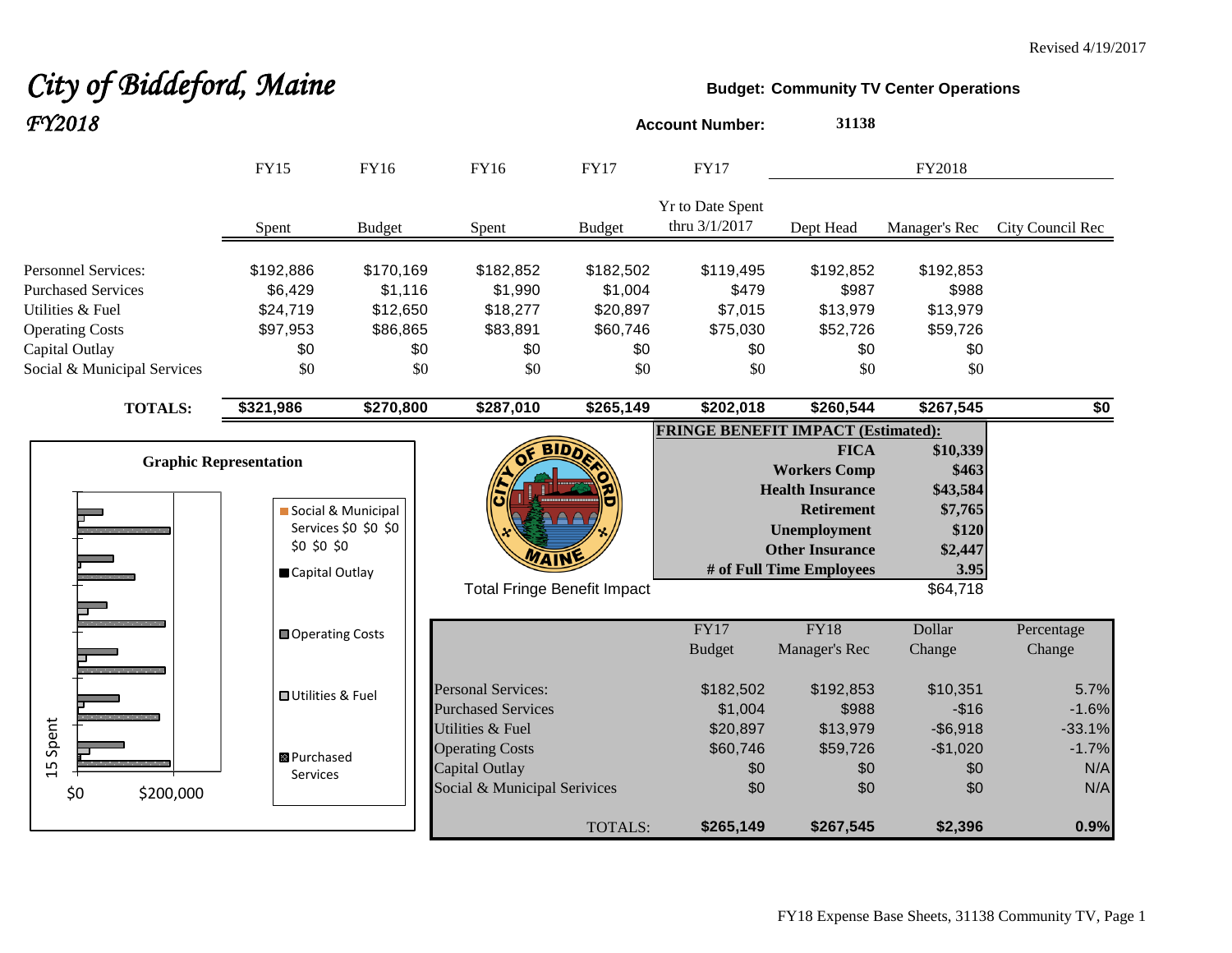### FY2018 Personnel Services

| Account       |                                   | <b>FY15</b> | <b>FY16</b>   | <b>FY16</b> | <b>FY17</b>   | <b>FY17</b>             | FY2018    |           |
|---------------|-----------------------------------|-------------|---------------|-------------|---------------|-------------------------|-----------|-----------|
| Number        | Description                       | Spent       | <b>Budget</b> | Spent       | <b>Budget</b> | <b>Yr to Date Spent</b> | Dept Head | Mgr's Rec |
|               |                                   |             |               |             |               |                         |           |           |
|               | 60101 Dept Manager Salary Exp     | \$58,943    | \$56,051      | \$55,635    | \$56,396      | \$38,154                | \$0       | \$0       |
|               | 60102 Mid Mgmt Hrly Employee Wag  | \$0         | \$0           | \$0         | \$0           | \$0                     | \$57,006  | \$57,006  |
|               | 60105 F-T Employee Wage Exp       | \$59,300    | \$61,235      | \$61,265    | \$61,341      | \$40,491                | \$63,072  | \$63,072  |
|               | 60106 P-T Employee Wage Exp       | \$26,522    | \$6,119       | \$10,618    | \$6,124       | \$3,496                 | \$8,640   | \$8,640   |
|               | 60111 Overtime Wage Expense       | \$0         | \$0           | \$0         | \$0           | \$0                     | \$0       | \$0       |
|               | 60201 FICA/Medicare-ER Share Exp  | \$10,635    | \$9,255       | \$9,237     | \$9,620       | \$5,865                 | \$10,339  | \$10,339  |
|               | 60202 MPERS-Employer Share Exp    | \$4,646     | \$5,450       | \$5,460     | \$5,483       | \$3,847                 | \$6,055   | \$6,055   |
|               | 60203 457 Plan-Employer Share Exp | \$0         | \$0           | \$0         | \$1,692       | \$0                     | \$1,710   | \$1,710   |
|               | 60210 HPHC Ins Employer Share Exp | \$32,485    | \$31,635      | \$40,215    | \$39,763      | \$26,456                | \$43,584  | \$43,584  |
|               | 60212 S-T Disability ER Share Exp | \$92        | \$110         | \$101       | \$116         | \$72                    | \$116     | \$116     |
|               | 60213 L-T Disability ER Share Exp | \$262       | \$314         | \$322       | \$357         | \$245                   | \$363     | \$363     |
|               | 60216 Delta Dental ER Share       | \$0         | \$0           | \$0         | \$0           | \$0                     | \$0       | \$0       |
|               | 60217 RHSA Plan ER Share          | \$0         | \$0           | \$0         | \$1,560       | \$870                   | \$1,968   | \$1,968   |
|               | 60256 Dues/Memberships Expense    | \$0         | \$0           | \$0         | \$50          | \$0                     | \$0       | \$0       |
| <b>Totals</b> |                                   | \$192,886   | \$170,169     | \$182,852   | \$182,502     | \$119,495               | \$192,852 | \$192,853 |
|               | <b>FY2018 Purchased Services</b>  |             |               |             |               |                         |           |           |
| Account       |                                   | <b>FY15</b> | FY16          | <b>FY16</b> | <b>FY17</b>   | <b>FY17</b>             | FY2018    |           |
| Number        | Description                       | Spent       | <b>Budget</b> | Spent       | <b>Budget</b> | <b>Yr to Date Spent</b> | Dept Head | Mgr's Rec |
|               | 60301 Legal Services Expense      | \$3,605     | \$474         | \$296       | \$500         | \$0                     | \$500     | \$500     |
|               | 60320 Advertising                 | \$360       | \$0           | \$360       | \$0           | \$0                     | \$0       | \$0       |
|               | 60325 Postage/Shipping Expense    | \$18        | \$0           | \$0         | \$25          | \$0                     | \$25      | \$25      |
|               | 60330 Equipment Rent/Lease Exp    | \$1,719     | \$0           | \$912       | \$0           | \$0                     | \$0       | \$0       |
|               | 60370 Workers Comp Insurance Exp  | \$728       | \$642         | \$422       | \$479         | \$479                   | \$462     | \$463     |
| Totals        |                                   | \$6,429     | \$1,116       | \$1,990     | \$1,004       | \$479                   | \$987     | \$988     |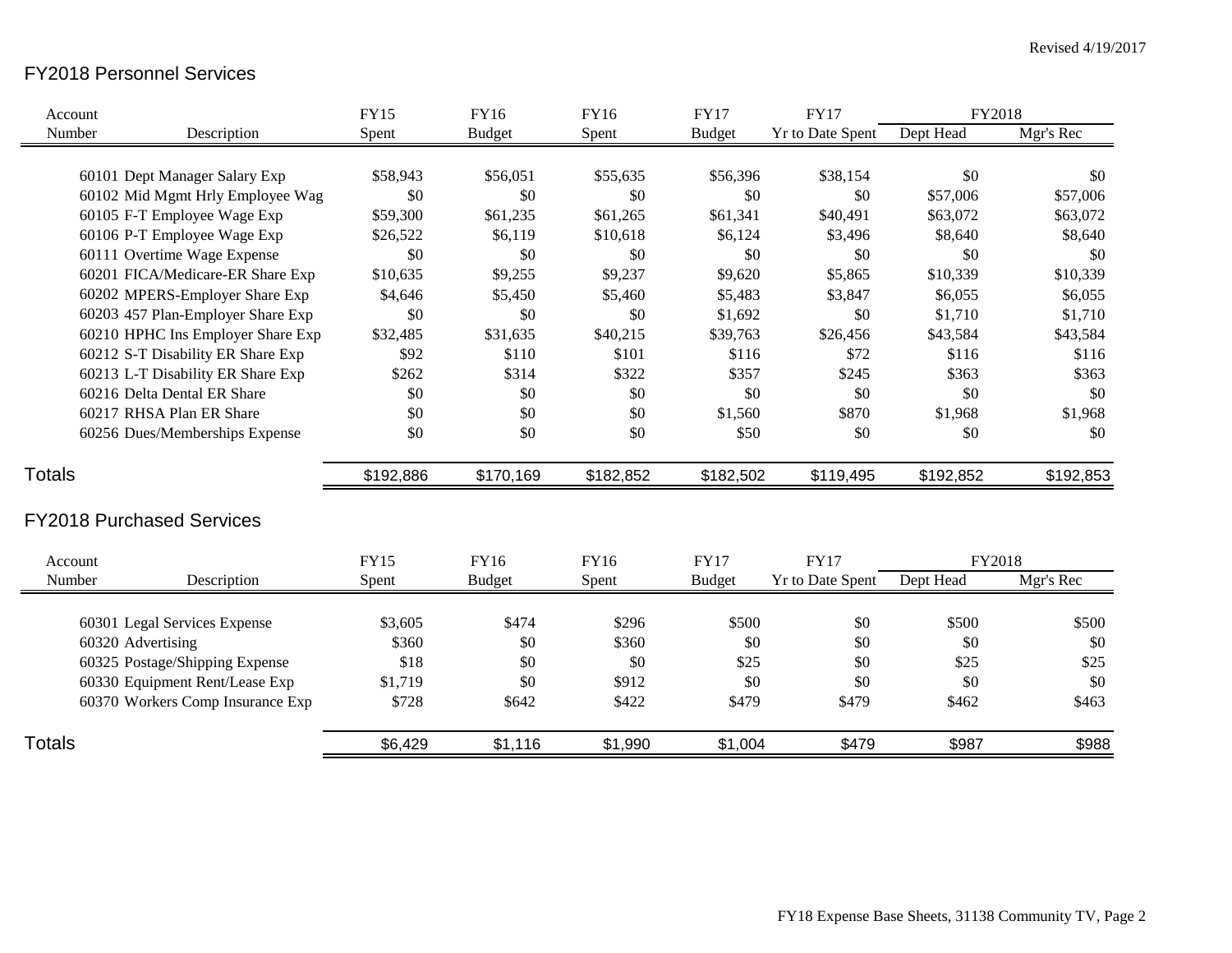## FY2018 Utilities & Fuel

| Account                             | <b>FY15</b> | FY16          | FY16     | <b>FY17</b>   | <b>FY17</b>             | FY2018    |           |
|-------------------------------------|-------------|---------------|----------|---------------|-------------------------|-----------|-----------|
| Number<br>Description               | Spent       | <b>Budget</b> | Spent    | <b>Budget</b> | <b>Yr to Date Spent</b> | Dept Head | Mgr's Rec |
|                                     |             |               |          |               |                         |           |           |
| 60400 Electricity Expense           | \$3,225     | \$2,500       | \$2,828  | \$3,120       | \$1,553                 | \$3,120   | \$3,120   |
| 60401 Water Expense                 | \$269       | \$250         | \$276    | \$276         | \$170                   | \$384     | \$384     |
| 60402 Phone/Celular/Paging Exp      | \$2,692     | \$1,400       | \$1,672  | \$2,352       | \$741                   | \$2,232   | \$2,232   |
| 60404 Sewer User Fee Expense        | \$0         | \$500         | \$0      | \$500         | \$0                     | \$500     | \$500     |
| 60405 Heating Fuel Expense          | \$4,224     | \$4,000       | \$2,287  | \$3,483       | \$1,823                 | \$3,483   | \$3,483   |
| 60406 Fiber/Internet Expense        | \$14,309    | \$4,000       | \$11,215 | \$11,166      | \$2,727                 | \$4,260   | \$4,260   |
| <b>Totals</b>                       | \$24,719    | \$12,650      | \$18,277 | \$20,897      | \$7,015                 | \$13,979  | \$13,979  |
| <b>FY2018 Other Operating Costs</b> |             |               |          |               |                         |           |           |
| Account                             | <b>FY15</b> | <b>FY16</b>   | FY16     | <b>FY17</b>   | <b>FY17</b>             | FY2018    |           |
| Number<br>Description               | Spent       | <b>Budget</b> | Spent    | <b>Budget</b> | <b>Yr to Date Spent</b> | Dept Head | Mgr's Rec |
|                                     |             |               |          |               |                         |           |           |
| 60450 Building Repair/Maint Exp     | \$7,435     | \$4,882       | \$6,694  | \$7,371       | \$494                   | \$6,485   | \$6,485   |
| 60500 Admin/Office Supp/Eqt Non-Ca  | \$3,009     | \$354         | \$902    | \$500         | \$17                    | \$200     | \$200     |
| 60501 Operating Supp/Eqt Non-Cap    | \$13,278    | \$9,000       | \$5,071  | \$5,000       | \$1,889                 | \$4,500   | \$4,500   |
| 60509 Cleaning Supplies Expense     | \$0         | \$0           | \$0      | \$0           | \$0                     | \$360     | \$360     |
| 60752 Note/BAN Principal Expense    | \$58,009    | \$59,500      | \$59,500 | \$36,178      | \$61,008                | \$32,920  | \$32,920  |
| 60753 Note/BAN Interest Expense     | \$11,620    | \$10,129      | \$10,129 | \$8,597       | \$8,621                 | \$5,261   | \$5,261   |
| 60797 Miscellaneous Expense         | \$1,601     | \$0           | \$395    | \$100         | \$0                     | \$0       | \$0       |
| 60799 Transfer Out to Other Funds   | \$3,000     | \$3,000       | \$1,200  | \$3,000       | \$3,000                 | \$3,000   | \$10,000  |
| <b>Totals</b>                       | \$97,953    | \$86,865      | \$83,891 | \$60,746      | \$75,030                | \$52,726  | \$59,726  |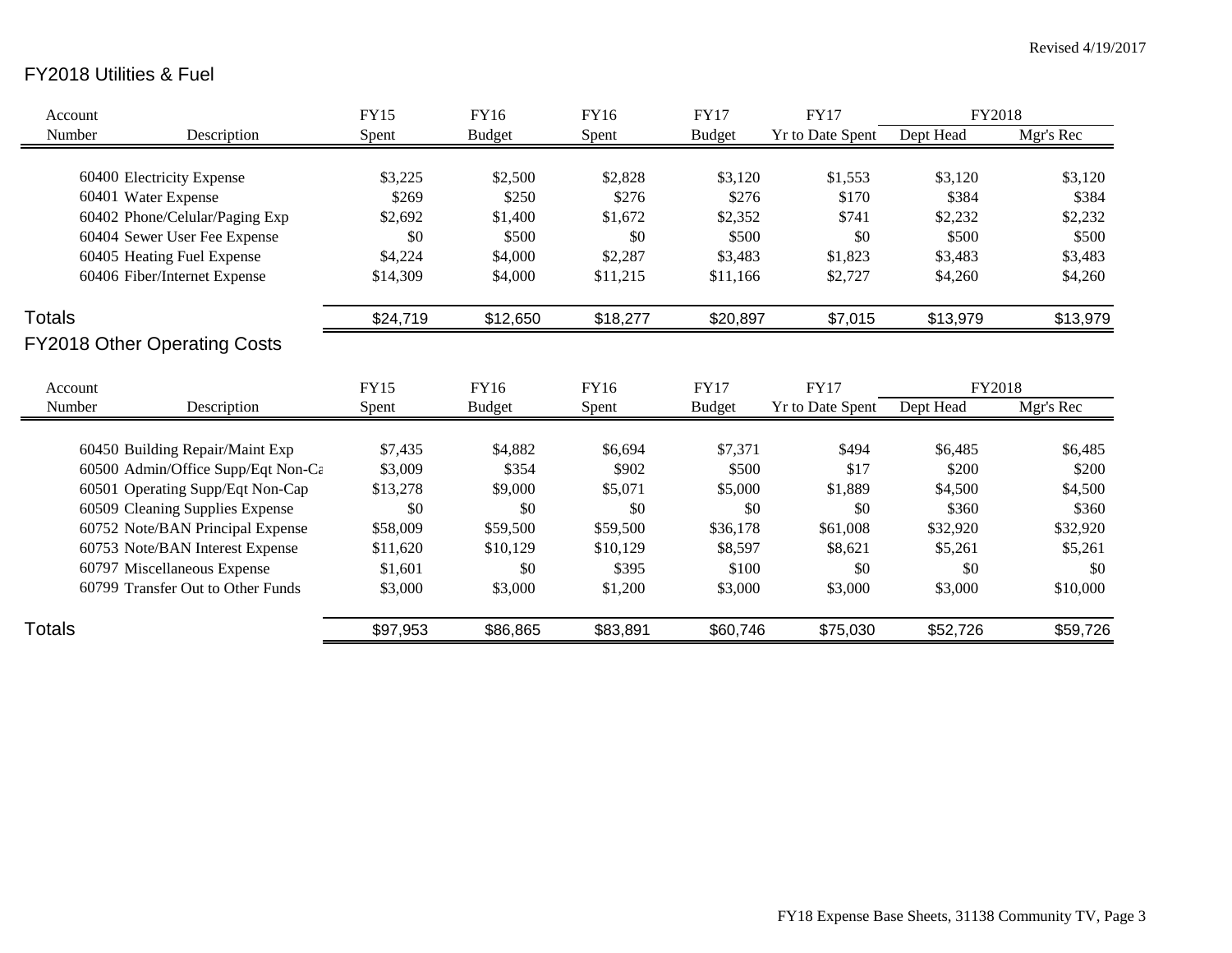#### DEPARTMENT PERSONAL SERVICES BUDGET WORKSHEET Fiscal Year 2018 BUDGET

| DEPARTMENT:                          | 31138        |                 | <b>Community TV Center Operations</b> |                  |              |         |                         |               |            |
|--------------------------------------|--------------|-----------------|---------------------------------------|------------------|--------------|---------|-------------------------|---------------|------------|
|                                      |              |                 | <b>YEAREND</b><br>ANNUALIZED          |                  | CITY MANAGER | COUNCIL |                         |               |            |
| <b>CLASSIFICATION</b>                | <b>RANGE</b> | <b>POSITION</b> | TOTAL                                 | <b>REOUESTED</b> | RECOMMEND.   | APPROP. | <b>NAME</b>             | <b>OBJECT</b> | <b>FTE</b> |
| AA AC Clerical                       |              |                 | 38,403.00                             | 19,369.21        | 19,369.21    |         | PATRICIA CONWAY         | 60105         | 0.5        |
| <b>Public Access Coordinator</b>     |              |                 | 42,869.32                             | 43,702.44        | 43.702.44    |         | <b>STEPHEN DAUDELIN</b> | 60105         |            |
| <b>Community Television Director</b> |              |                 | 56,684.78                             | 57,006.42        | 57,006.42    |         | <b>STEVENPULOS</b>      | 60101         |            |

TOTAL BUDGETED POSITIONS **3 137,957.10 120,078.07 120,078.07 0.00**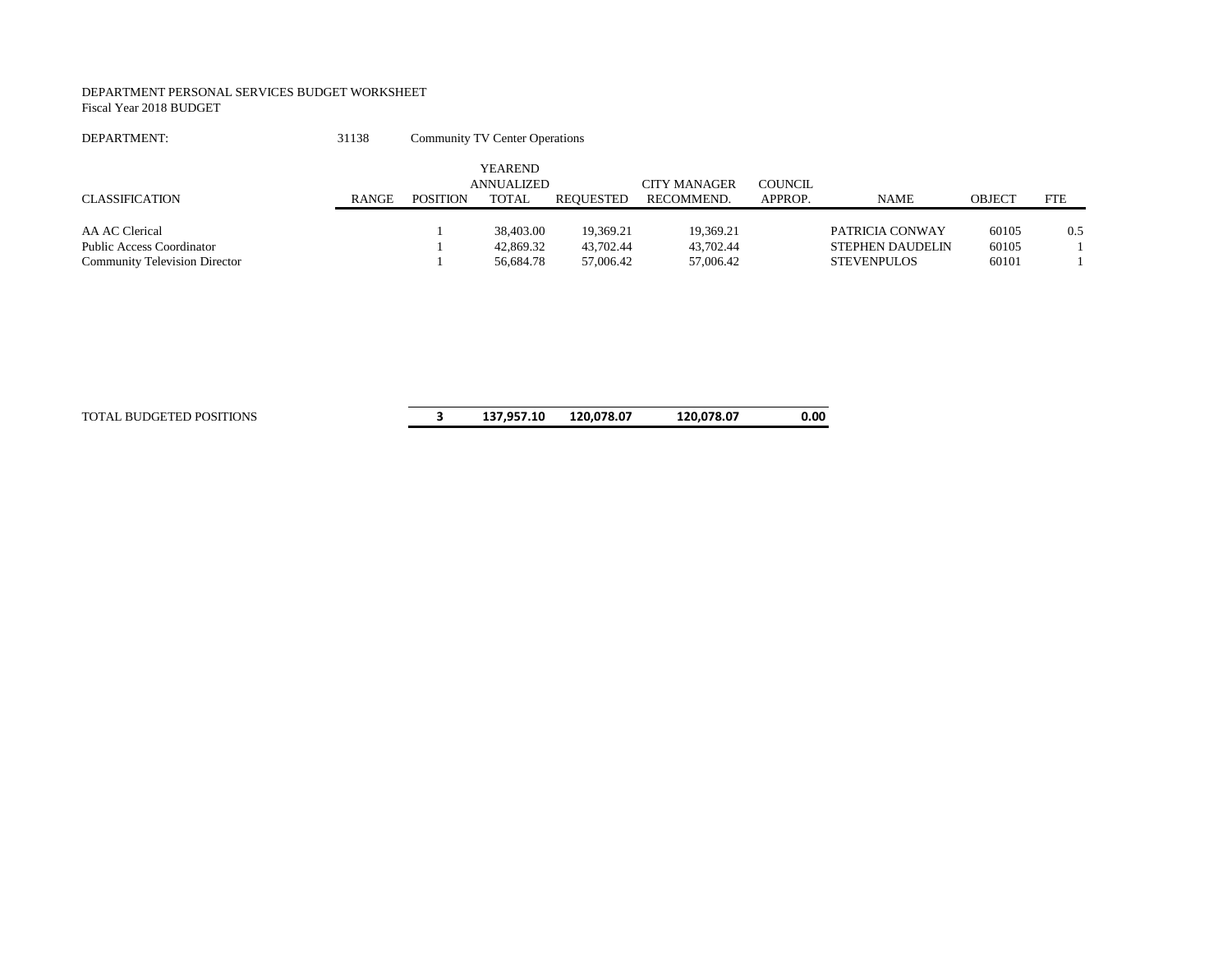

April 19, 2017 **Department:** Community TV Center Operations

Account Title: Dept Manager Salary Exp

| <b>Department Number:</b> | 31138         |             | <b>Account Number:</b> | 60101         |
|---------------------------|---------------|-------------|------------------------|---------------|
|                           |               |             |                        |               |
| FY2015                    | FY 2016       | FY 2016     | FY 2017                | FY 2017       |
| Actual                    | <b>Budget</b> | Actual      | <b>Budget</b>          | Est. Expended |
| \$58,943.11               | \$56,051.00   | \$55,635.44 | \$56,396.00            | \$56,840.90   |

|               | Department | City Mgr       | Council | Increase      |
|---------------|------------|----------------|---------|---------------|
| FY-2018       | Reauest    | Recommendation | Action  | (Decrease)    |
| <b>Budget</b> |            |                |         |               |
|               | \$0.00     | \$0.00         |         | (556, 396.00) |

**Support for Budget Request:** Provide justification for the budget request using as much detail as possible to support it. Examples of acceptable support include unit costs, quantity estimates, price quotes, etc.

 Requests based solely on a percentage increase above the previous budget will not be accepted. Use additional sheets if necessary.

The 2016 Reorganization Plan changed the Public Access Director position to mid management rather than department head. See Object 60102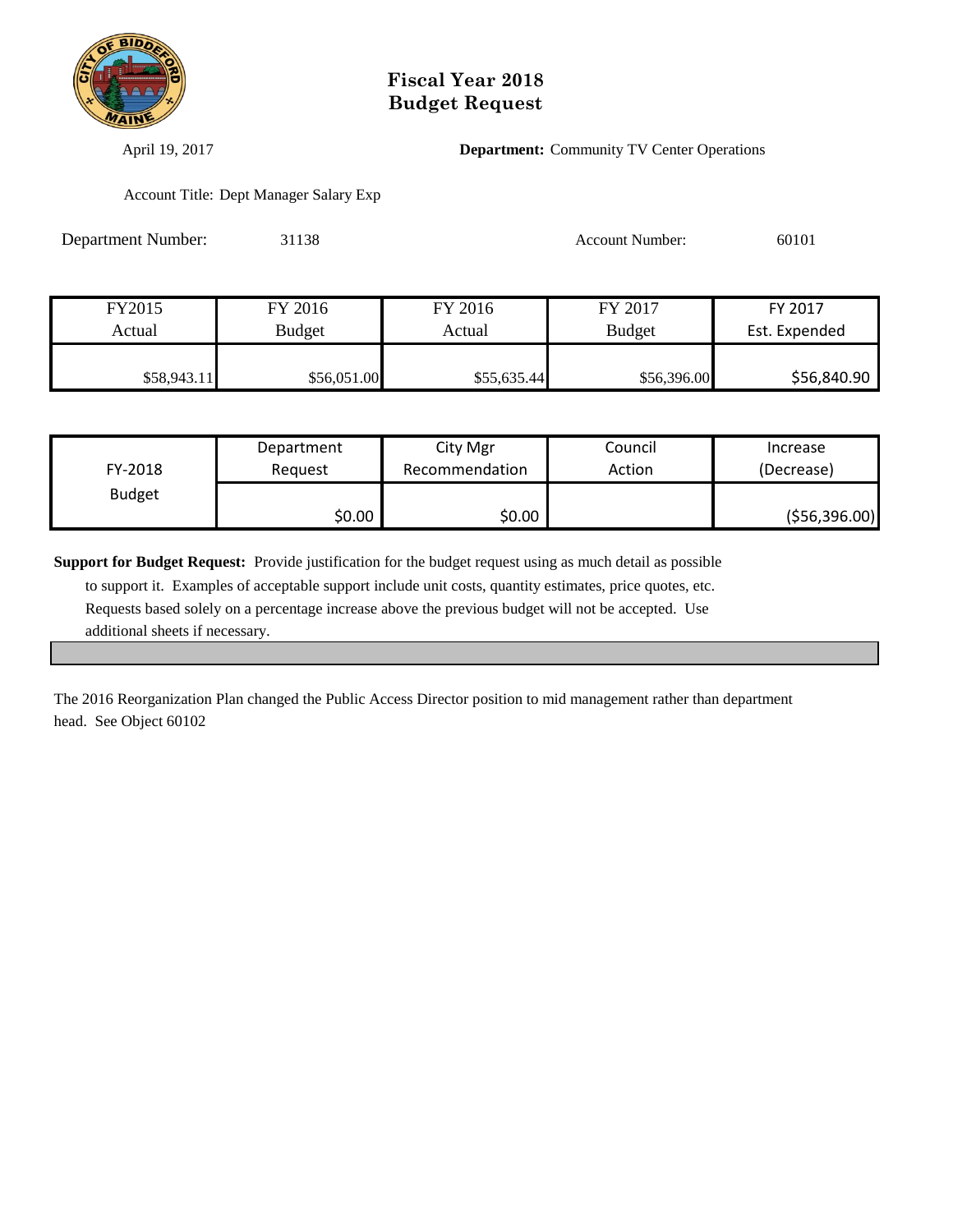

April 19, 2017 **Department:** Community TV Center Operations

Account Title: Mid Mgmt Hrly Employee Wage Ex

| <b>Department Number:</b> | 31138         |         | <b>Account Number:</b> | 60102         |
|---------------------------|---------------|---------|------------------------|---------------|
|                           |               |         |                        |               |
| FY2015                    | FY 2016       | FY 2016 | FY 2017                | FY 2017       |
| Actual                    | <b>Budget</b> | Actual  | <b>Budget</b>          | Est. Expended |
| \$0.00                    | \$0.00        | \$0.00  | \$0.00                 | \$0.00        |

|               | Department  | City Mgr       | Council | Increase    |
|---------------|-------------|----------------|---------|-------------|
| FY-2018       | Reauest     | Recommendation | Action  | (Decrease)  |
| <b>Budget</b> |             |                |         |             |
|               | \$57,006.42 | \$57,006.42    |         | \$57,006.42 |

**Support for Budget Request:** Provide justification for the budget request using as much detail as possible to support it. Examples of acceptable support include unit costs, quantity estimates, price quotes, etc. Requests based solely on a percentage increase above the previous budget will not be accepted. Use additional sheets if necessary.

2016 Reorganization Plan categorizes this position as mid management rather than dept head.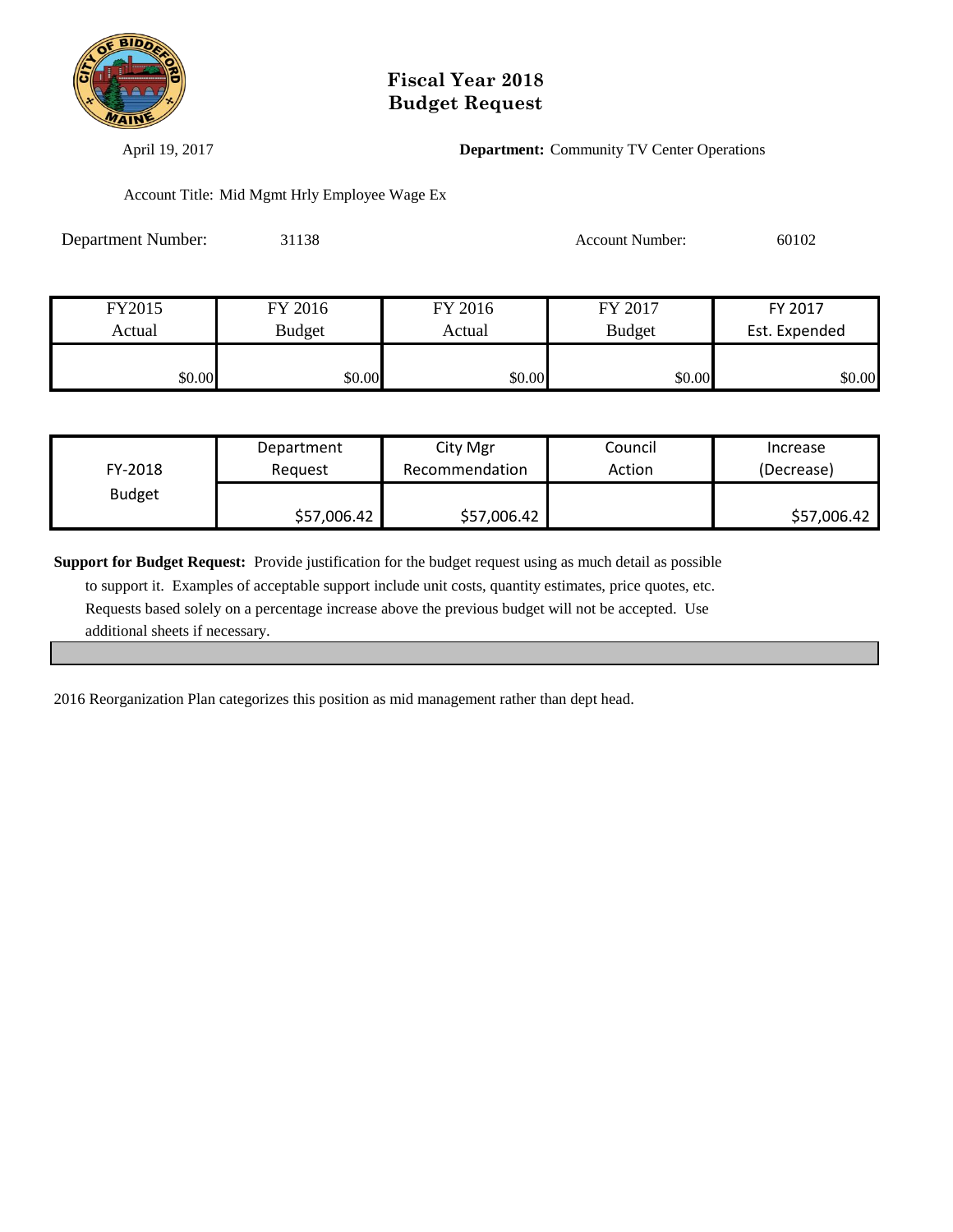

April 19, 2017 **Department:** Community TV Center Operations

Account Title: F-T Employee Wage Exp

| <b>Department Number:</b> | 31138         |             | <b>Account Number:</b> | 60105         |
|---------------------------|---------------|-------------|------------------------|---------------|
|                           |               |             |                        |               |
| FY2015                    | FY 2016       | FY 2016     | FY 2017                | FY 2017       |
| Actual                    | <b>Budget</b> | Actual      | <b>Budget</b>          | Est. Expended |
|                           |               |             |                        |               |
| \$59,299.82               | \$61,235.00   | \$61,264.69 | \$61,341.00            | \$60,929.00   |

|               | Department  | City Mgr       | Council | Increase   |
|---------------|-------------|----------------|---------|------------|
| FY-2018       | Reauest     | Recommendation | Action  | (Decrease) |
| <b>Budget</b> |             |                |         |            |
|               | \$63,071.65 | \$63,071.65    |         | \$1,730.65 |

**Support for Budget Request:** Provide justification for the budget request using as much detail as possible to support it. Examples of acceptable support include unit costs, quantity estimates, price quotes, etc. Requests based solely on a percentage increase above the previous budget will not be accepted. Use additional sheets if necessary.

Employee wages for Community TV Assistant and Administrative Assistant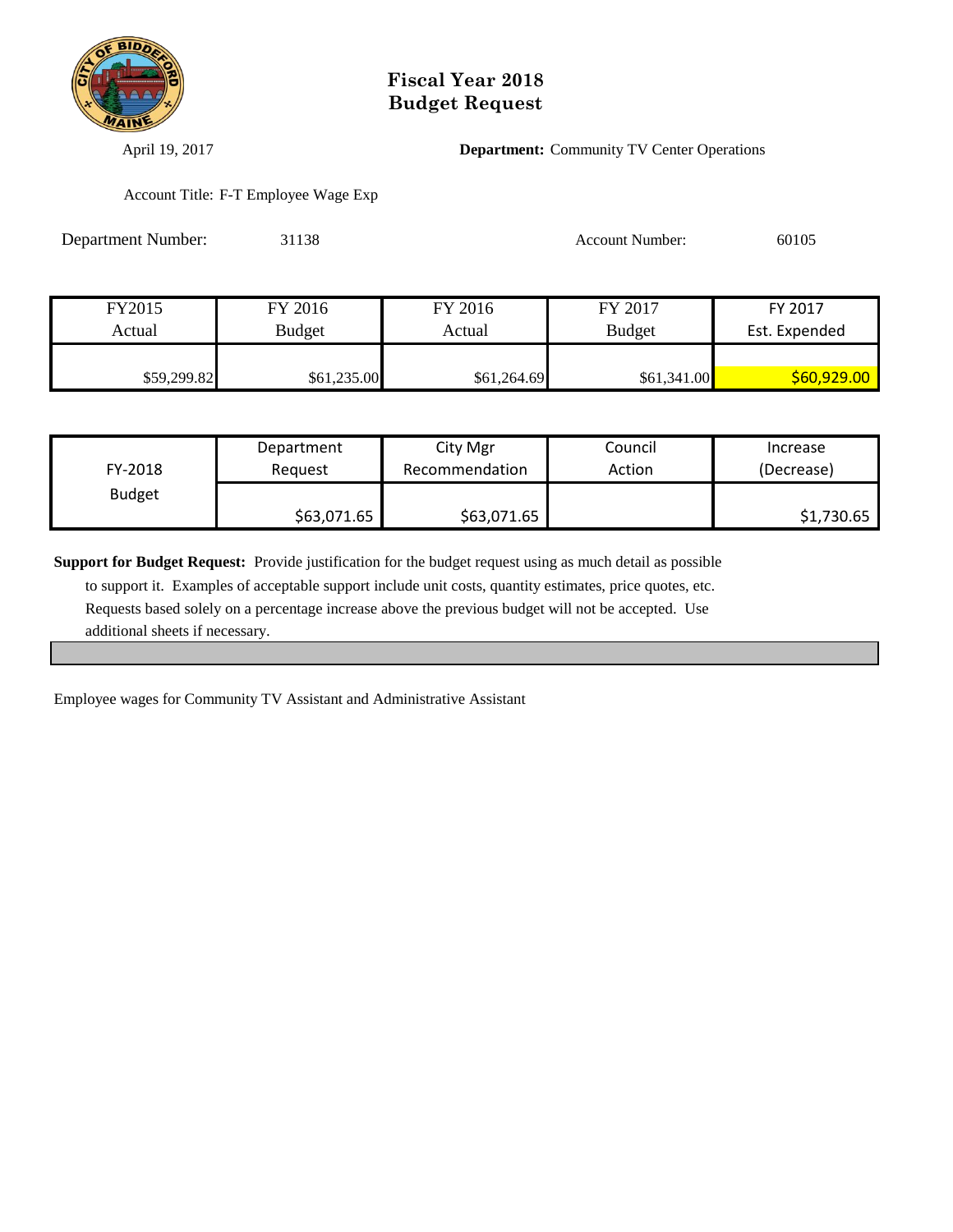

#### April 19, 2017 **Department:** Community TV Center Operations

Account Title: P-T Employee Wage Exp

| Department Number: | 31138         |             | <b>Account Number:</b> | 60106         |
|--------------------|---------------|-------------|------------------------|---------------|
|                    |               |             |                        |               |
| FY2015             | FY 2016       | FY 2016     | FY 2017                | FY 2017       |
| Actual             | <b>Budget</b> | Actual      | <b>Budget</b>          | Est. Expended |
| \$26,522.20        | \$6,119.00    | \$10,617.60 | \$6,124.00             | \$7,370.00    |

|               | Department | City Mgr       | Council | Increase   |
|---------------|------------|----------------|---------|------------|
| FY-2018       | Reauest    | Recommendation | Action  | (Decrease) |
| <b>Budget</b> |            |                |         |            |
|               | 8,640.00   | \$8,640.00     |         | \$2,516.00 |

**Support for Budget Request:** Provide justification for the budget request using as much detail as possible

 to support it. Examples of acceptable support include unit costs, quantity estimates, price quotes, etc. Requests based solely on a percentage increase above the previous budget will not be accepted. Use additional sheets if necessary.

Wages for P-T employees providing videographer services.

| Desc                     |    | Rate/hr | Ave Hrs | # Meetings/yr    | Subtotal |
|--------------------------|----|---------|---------|------------------|----------|
| Airport Com              | D  | 16.00   |         | $12 \text{ }$    | 192.00   |
| Capital Proj             |    | 16.00   |         | $12 \text{ }$    | 192.00   |
| City Council             |    | 16.00   | 2       | $32 \text{ }$    | 1,024.00 |
| Finance Com              | J  | 16.00   |         | 24 \$            | 384.00   |
| <b>Planning Board</b>    | \$ | 16.00   | 2       | $12 \text{ }$    | 384.00   |
| Policy Com               | \$ | 16.00   |         | $12 \text{ }$ \$ | 192.00   |
| <b>Public Safety Com</b> | S  | 16.00   |         | 12S              | 192.00   |
| School Com               | J  | 16.00   |         | 0 <sup>5</sup>   |          |
| <b>ZBA</b>               | J. | 16.00   |         | $12 \text{ }$    | 192.00   |
| <b>Special Meetings</b>  | Ф  | 16.00   | 3       | $60*$            | 2,880.00 |
| <b>Admin Time</b>        | D  | 16.00   |         | 188 \$           | 3,008.00 |
|                          |    |         |         |                  | 8,640.00 |

| Hrs/Wk       |    |          | <b>Total as Meeting Est</b> | -SS | 8,640.00 |
|--------------|----|----------|-----------------------------|-----|----------|
| Rate         | ъ. | 16.00    | <b>Total as Wkly Hrs</b>    | \$  | 9,984.00 |
| $W$ ks/ $Yr$ |    | 52       |                             |     |          |
|              |    | 9,984.00 |                             |     |          |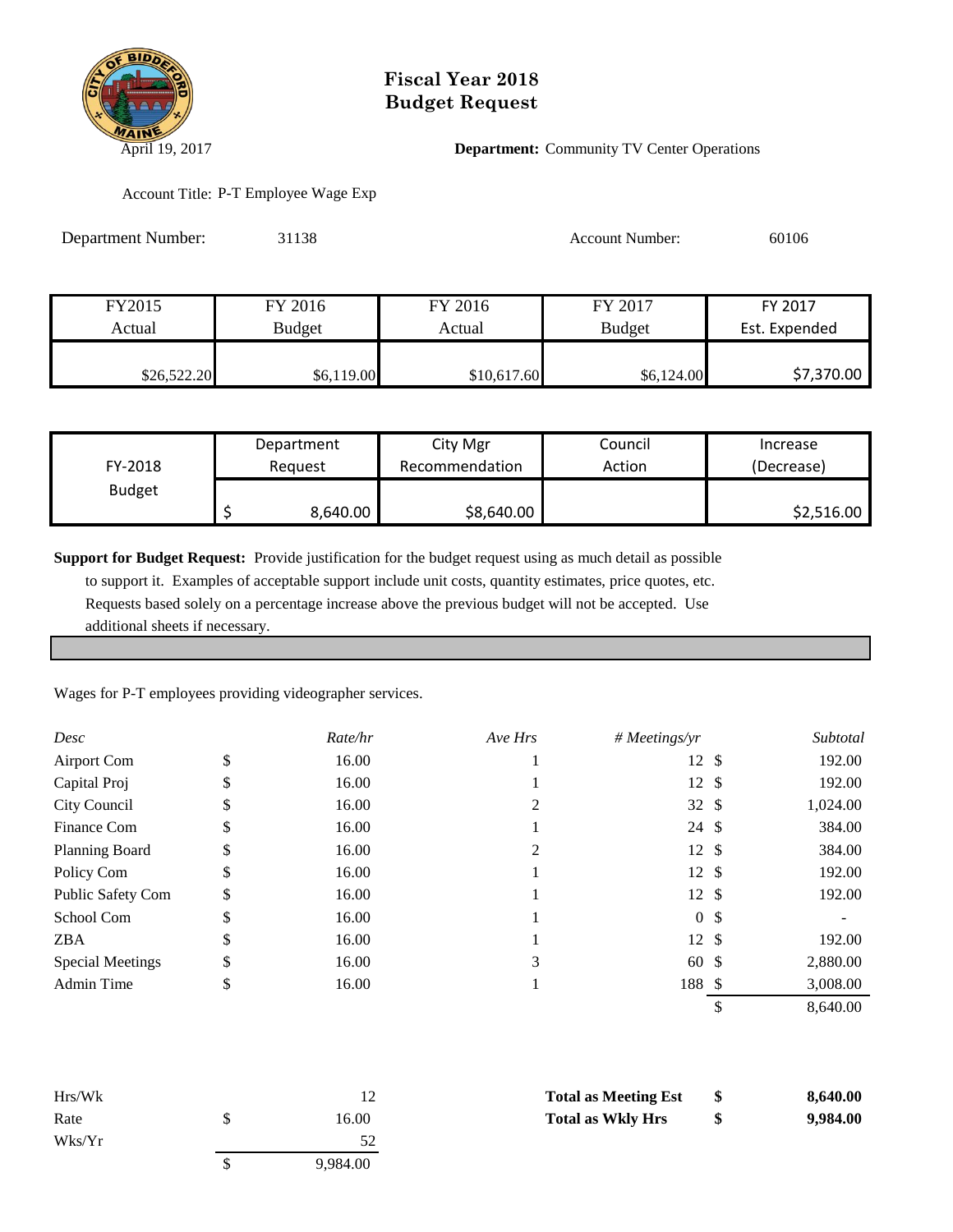

April 19, 2017 **Department:** Community TV Center Operations

Account Title: Overtime Wage Expense

| Department Number: | 31138         |         | <b>Account Number:</b> | 60111         |
|--------------------|---------------|---------|------------------------|---------------|
|                    |               |         |                        |               |
| FY2015             | FY 2016       | FY 2016 | FY 2017                | FY 2017       |
| Actual             | <b>Budget</b> | Actual  | <b>Budget</b>          | Est. Expended |
| \$0.00             | \$0.00        | \$0.00  | \$0.00                 | \$0.00        |

|               | Department | City Mgr       | Council | Increase   |
|---------------|------------|----------------|---------|------------|
| FY-2018       | Reauest    | Recommendation | Action  | (Decrease) |
| <b>Budget</b> |            |                |         |            |
|               | \$0.00     | \$0.00         |         | \$0.00     |

**Support for Budget Request:** Provide justification for the budget request using as much detail as possible

 to support it. Examples of acceptable support include unit costs, quantity estimates, price quotes, etc. Requests based solely on a percentage increase above the previous budget will not be accepted. Use additional sheets if necessary.

Not applicable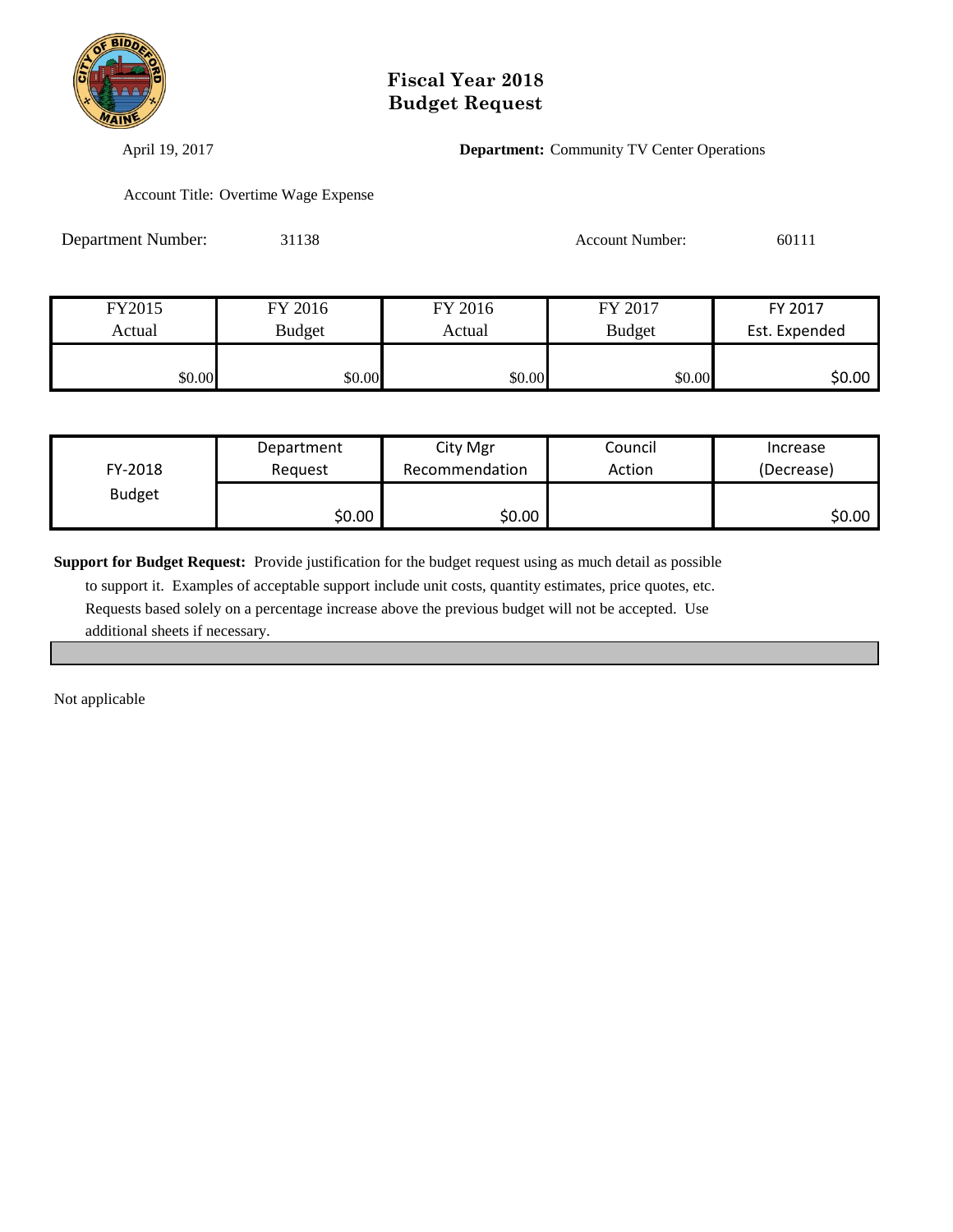

April 19, 2017 **Department:** Community TV Center Operations

Account Title: FICA/Medicare-ER Share Exp

| Department Number: | 31138         |            | <b>Account Number:</b> | 60201         |
|--------------------|---------------|------------|------------------------|---------------|
|                    |               |            |                        |               |
| FY2015             | FY 2016       | FY 2016    | FY 2017                | FY 2017       |
| Actual             | <b>Budget</b> | Actual     | <b>Budget</b>          | Est. Expended |
| \$10,635.11        | \$9,255.00    | \$9,236.53 | \$9,620.00             | \$10,210.00   |

|               | Department  | City Mgr       | Council | Increase   |
|---------------|-------------|----------------|---------|------------|
| FY-2018       | Reauest     | Recommendation | Action  | (Decrease) |
| <b>Budget</b> |             |                |         |            |
|               | \$10,339.09 | \$10,339.09    |         | \$719.09   |

**Support for Budget Request:** Provide justification for the budget request using as much detail as possible to support it. Examples of acceptable support include unit costs, quantity estimates, price quotes, etc. Requests based solely on a percentage increase above the previous budget will not be accepted. Use additional sheets if necessary.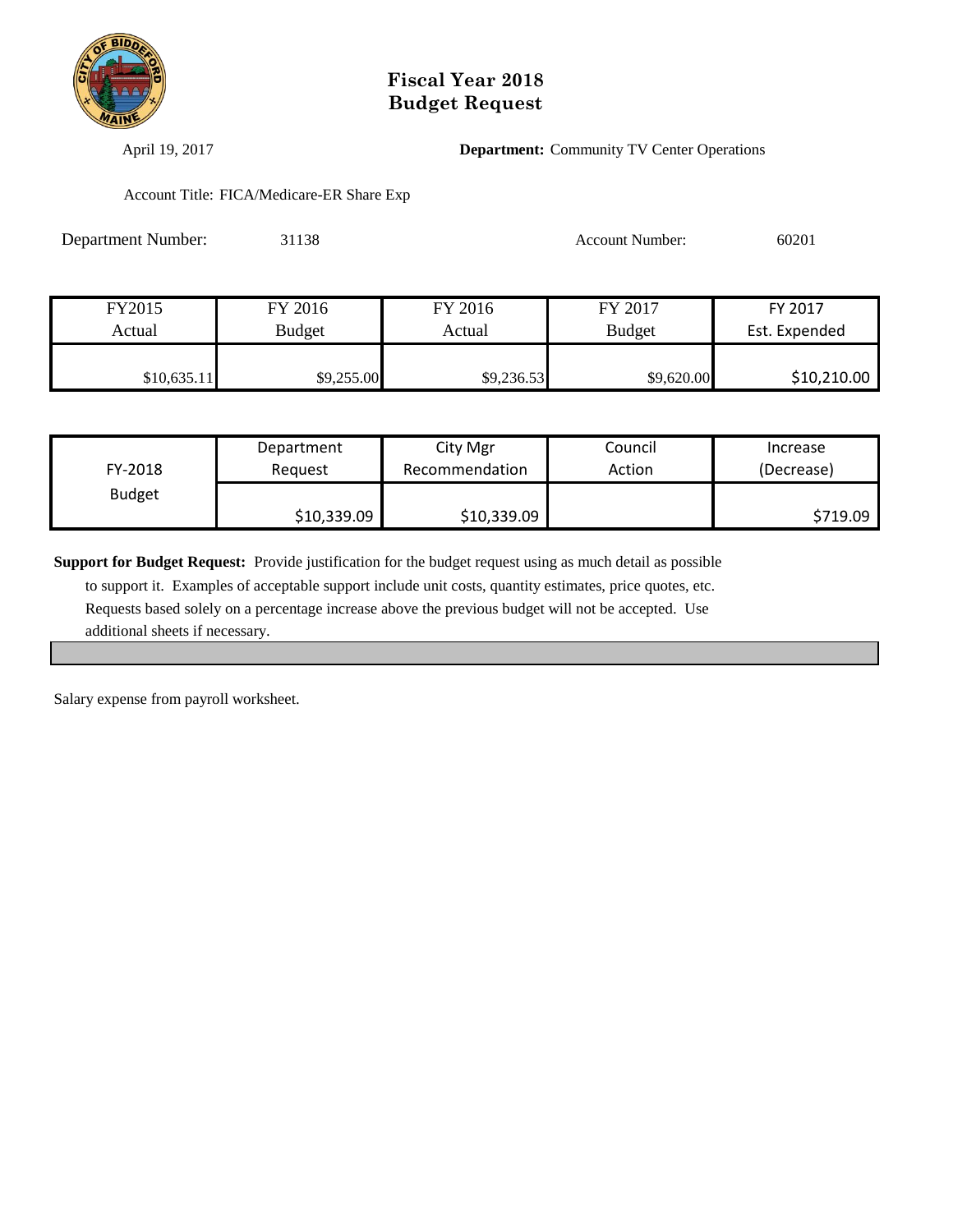

April 19, 2017 **Department:** Community TV Center Operations

Account Title: MPERS-Employer Share Exp

| <b>Department Number:</b> | 31138         |            | <b>Account Number:</b> | 60202         |
|---------------------------|---------------|------------|------------------------|---------------|
|                           |               |            |                        |               |
| FY2015                    | FY 2016       | FY 2016    | FY 2017                | FY 2017       |
| Actual                    | <b>Budget</b> | Actual     | <b>Budget</b>          | Est. Expended |
| \$4,645.74                | \$5,450.00    | \$5,459.70 | \$5,483.00             | \$5,885.25    |

|               | Department | City Mgr       | Council | Increase   |
|---------------|------------|----------------|---------|------------|
| FY-2018       | Reauest    | Recommendation | Action  | (Decrease) |
| <b>Budget</b> |            |                |         |            |
|               | \$6,054.88 | \$6,054.88     |         | \$571.88   |

**Support for Budget Request:** Provide justification for the budget request using as much detail as possible to support it. Examples of acceptable support include unit costs, quantity estimates, price quotes, etc. Requests based solely on a percentage increase above the previous budget will not be accepted. Use additional sheets if necessary.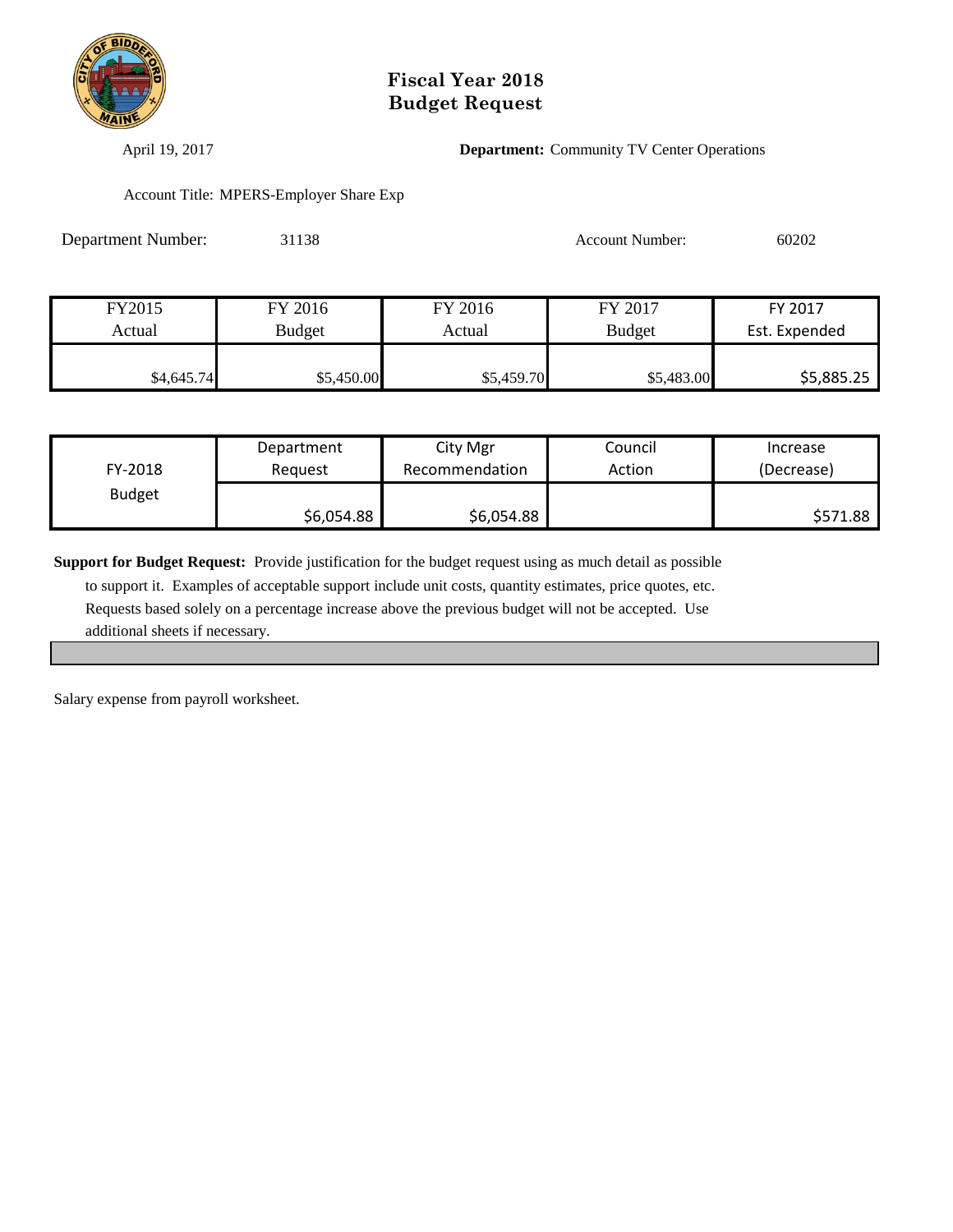

April 19, 2017 **Department:** Community TV Center Operations

Account Title: 457 Plan-Employer Share Exp

| Department Number: | 31138         |         | <b>Account Number:</b> | 60203         |
|--------------------|---------------|---------|------------------------|---------------|
|                    |               |         |                        |               |
| FY2015             | FY 2016       | FY 2016 | FY 2017                | FY 2017       |
| Actual             | <b>Budget</b> | Actual  | <b>Budget</b>          | Est. Expended |
| \$0.00             | \$0.00        | \$0.00  | \$1,692.00             | \$0.00        |

|               | Department | City Mgr                | Council | Increase   |
|---------------|------------|-------------------------|---------|------------|
| FY-2018       | Reauest    | Recommendation          | Action  | (Decrease) |
| <b>Budget</b> |            |                         |         |            |
|               | \$1,710.19 | $1,710.19$ $^{\bullet}$ |         | \$18.19    |

**Support for Budget Request:** Provide justification for the budget request using as much detail as possible to support it. Examples of acceptable support include unit costs, quantity estimates, price quotes, etc. Requests based solely on a percentage increase above the previous budget will not be accepted. Use

additional sheets if necessary.

One employee election for 457 Plan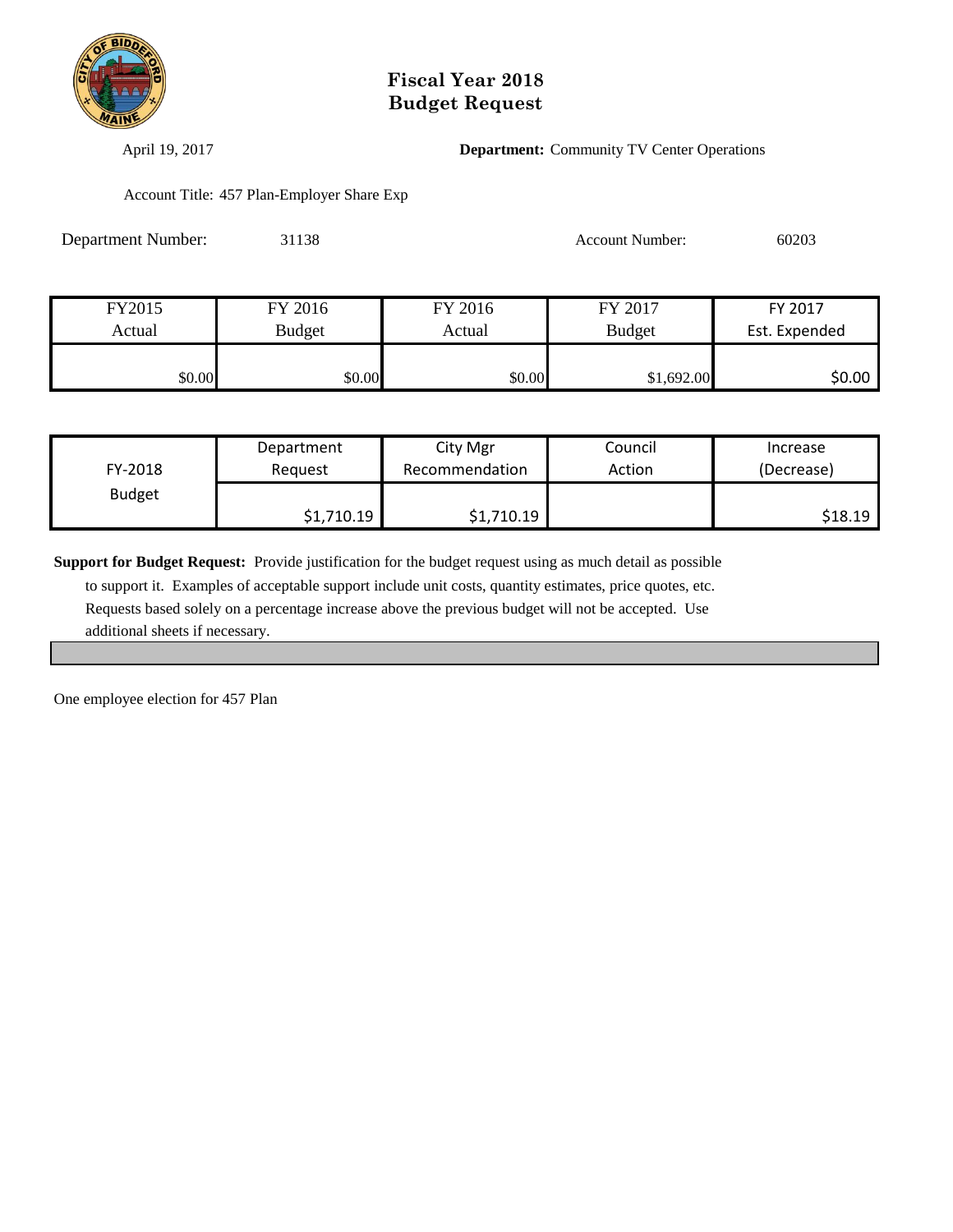

April 19, 2017 **Department:** Community TV Center Operations

Account Title: HPHC Ins Employer Share Exp

| Department Number: | 31138         |             | <b>Account Number:</b> | 60210         |  |
|--------------------|---------------|-------------|------------------------|---------------|--|
|                    |               |             |                        |               |  |
| FY2015             | FY 2016       | FY 2016     | FY 2017                | FY 2017       |  |
| Actual             | <b>Budget</b> | Actual      | <b>Budget</b>          | Est. Expended |  |
| \$32,485.10        | \$31,635.00   | \$40,214.90 | \$39,763.00            | \$40,319.00   |  |

|               | Department  | City Mgr       | Council | Increase   |
|---------------|-------------|----------------|---------|------------|
| FY-2018       | Reauest     | Recommendation | Action  | (Decrease) |
| <b>Budget</b> |             |                |         |            |
|               | \$43,583.72 | \$43,583.72    |         | \$3,820.72 |

**Support for Budget Request:** Provide justification for the budget request using as much detail as possible to support it. Examples of acceptable support include unit costs, quantity estimates, price quotes, etc. Requests based solely on a percentage increase above the previous budget will not be accepted. Use additional sheets if necessary.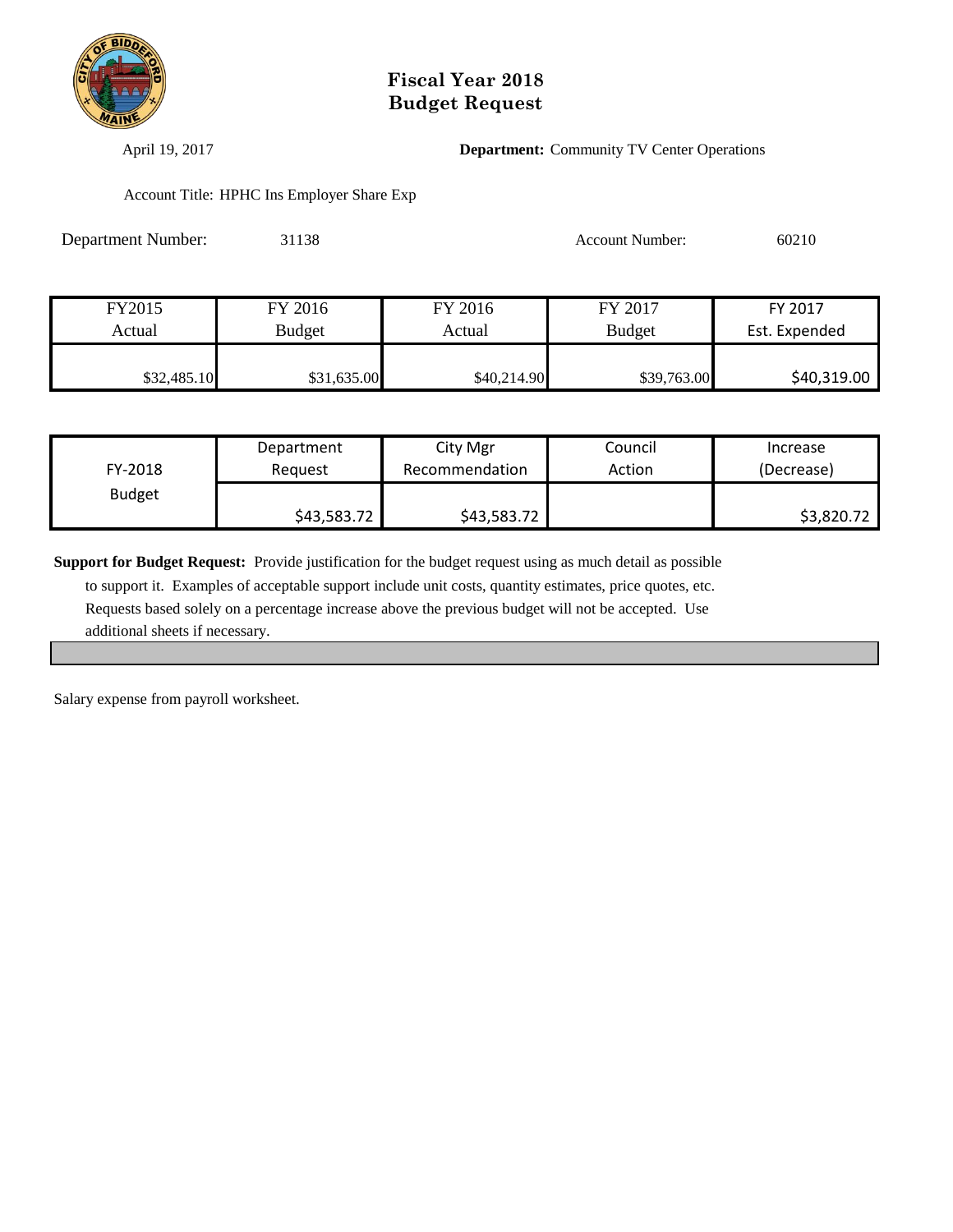

April 19, 2017 **Department:** Community TV Center Operations

Account Title: S-T Disability ER Share Exp

| <b>Department Number:</b> | 31138         |          | <b>Account Number:</b> | 60212         |
|---------------------------|---------------|----------|------------------------|---------------|
|                           |               |          |                        |               |
| FY2015                    | FY 2016       | FY 2016  | FY 2017                | FY 2017       |
| Actual                    | <b>Budget</b> | Actual   | <b>Budget</b>          | Est. Expended |
| \$92.44                   | \$110.00      | \$101.11 | \$116.00               | \$112.51      |

|               | Department | City Mgr       | Council | Increase   |
|---------------|------------|----------------|---------|------------|
| FY-2018       | Reauest    | Recommendation | Action  | (Decrease) |
| <b>Budget</b> |            |                |         |            |
|               | \$115.50   | \$116.00       |         | \$0.00     |

**Support for Budget Request:** Provide justification for the budget request using as much detail as possible to support it. Examples of acceptable support include unit costs, quantity estimates, price quotes, etc. Requests based solely on a percentage increase above the previous budget will not be accepted. Use additional sheets if necessary.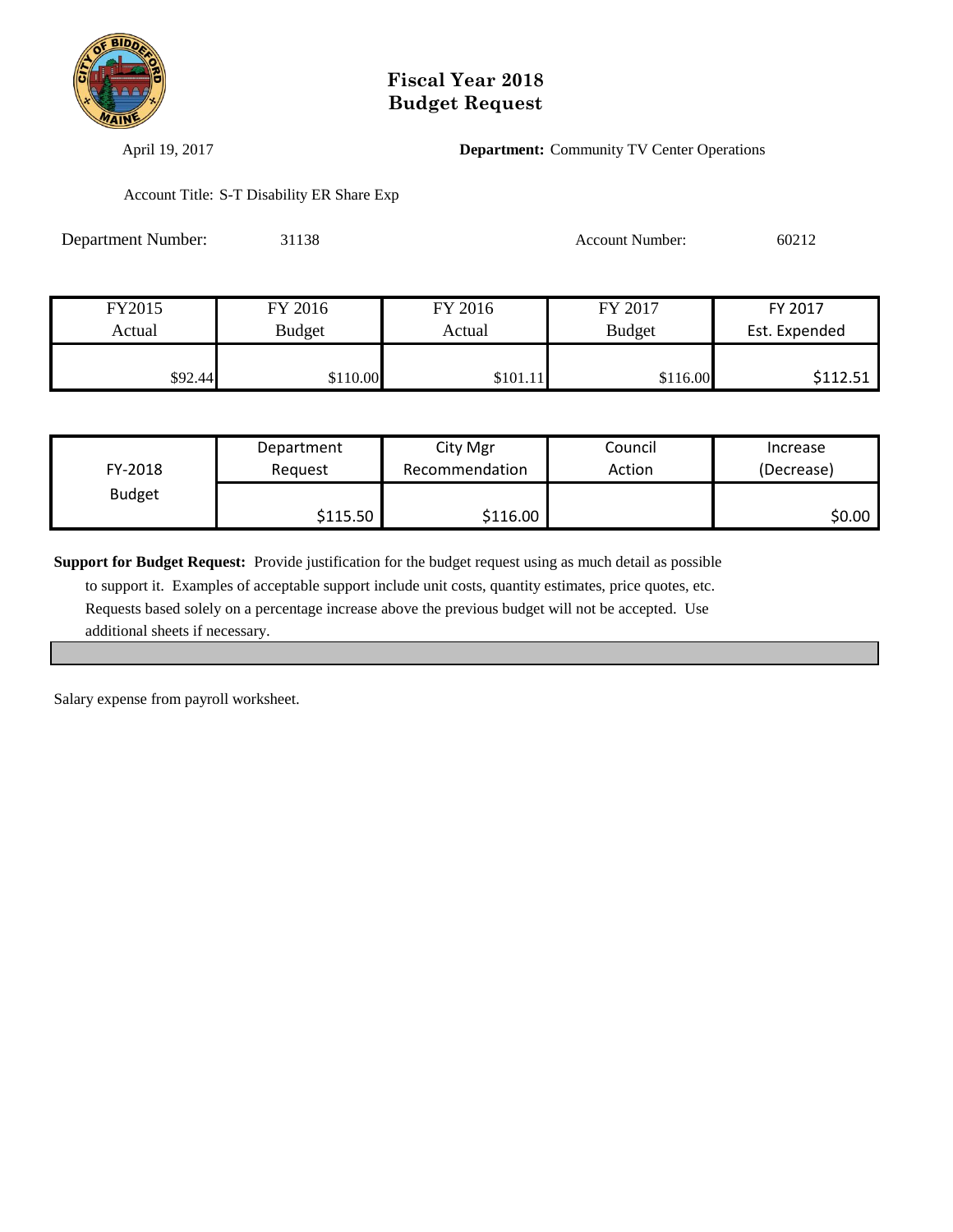

April 19, 2017 **Department:** Community TV Center Operations

Account Title: L-T Disability ER Share Exp

| <b>Department Number:</b> | 31138         |          | <b>Account Number:</b> | 60213         |
|---------------------------|---------------|----------|------------------------|---------------|
|                           |               |          |                        |               |
| FY2015                    | FY 2016       | FY 2016  | FY 2017                | FY 2017       |
| Actual                    | <b>Budget</b> | Actual   | <b>Budget</b>          | Est. Expended |
| \$262.25                  | \$314.00      | \$322.16 | \$357.00               | \$368.23      |

|               | Department | City Mgr       | Council | Increase   |
|---------------|------------|----------------|---------|------------|
| FY-2018       | Reauest    | Recommendation | Action  | (Decrease) |
| <b>Budget</b> |            |                |         |            |
|               | \$362.58   | \$362.58       |         | \$5.58     |

**Support for Budget Request:** Provide justification for the budget request using as much detail as possible to support it. Examples of acceptable support include unit costs, quantity estimates, price quotes, etc. Requests based solely on a percentage increase above the previous budget will not be accepted. Use additional sheets if necessary.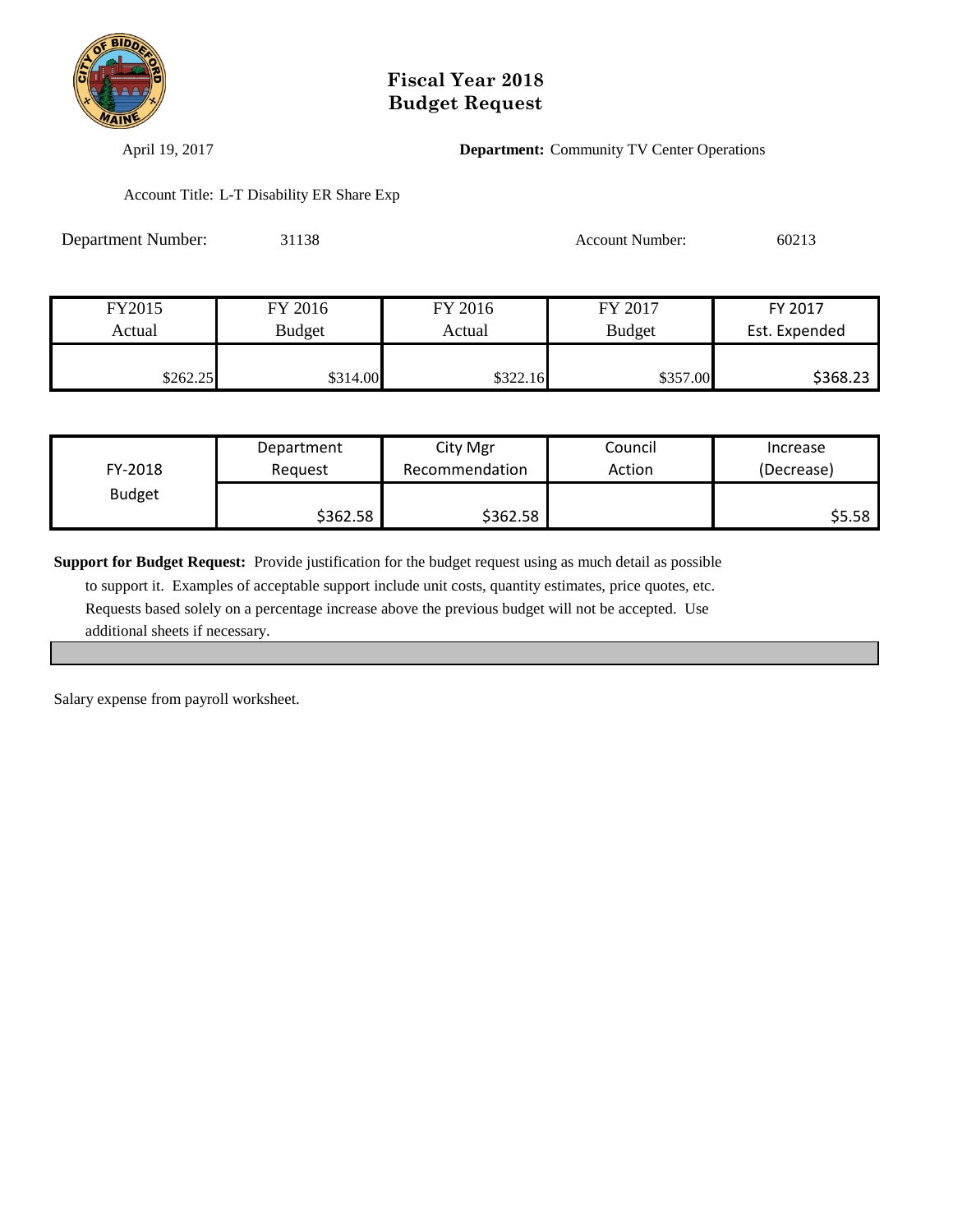

April 19, 2017 **Department:** Community TV Center Operations

Account Title: Delta Dental ER Share

| <b>Department Number:</b> | 31138         |         | <b>Account Number:</b> | 60216         |  |
|---------------------------|---------------|---------|------------------------|---------------|--|
|                           |               |         |                        |               |  |
| FY2015                    | FY 2016       | FY 2016 | FY 2017                | FY 2017       |  |
| Actual                    | <b>Budget</b> | Actual  | <b>Budget</b>          | Est. Expended |  |
| \$0.00                    | \$0.00        | \$0.00  | \$0.00                 | \$0.00        |  |

|               | Department | City Mgr       | Council | Increase   |
|---------------|------------|----------------|---------|------------|
| FY-2018       | Reauest    | Recommendation | Action  | (Decrease) |
| <b>Budget</b> |            |                |         |            |
|               | \$0.00     | \$0.00∣        |         | \$0.00     |

**Support for Budget Request:** Provide justification for the budget request using as much detail as possible

 to support it. Examples of acceptable support include unit costs, quantity estimates, price quotes, etc. Requests based solely on a percentage increase above the previous budget will not be accepted. Use additional sheets if necessary.

Not applicable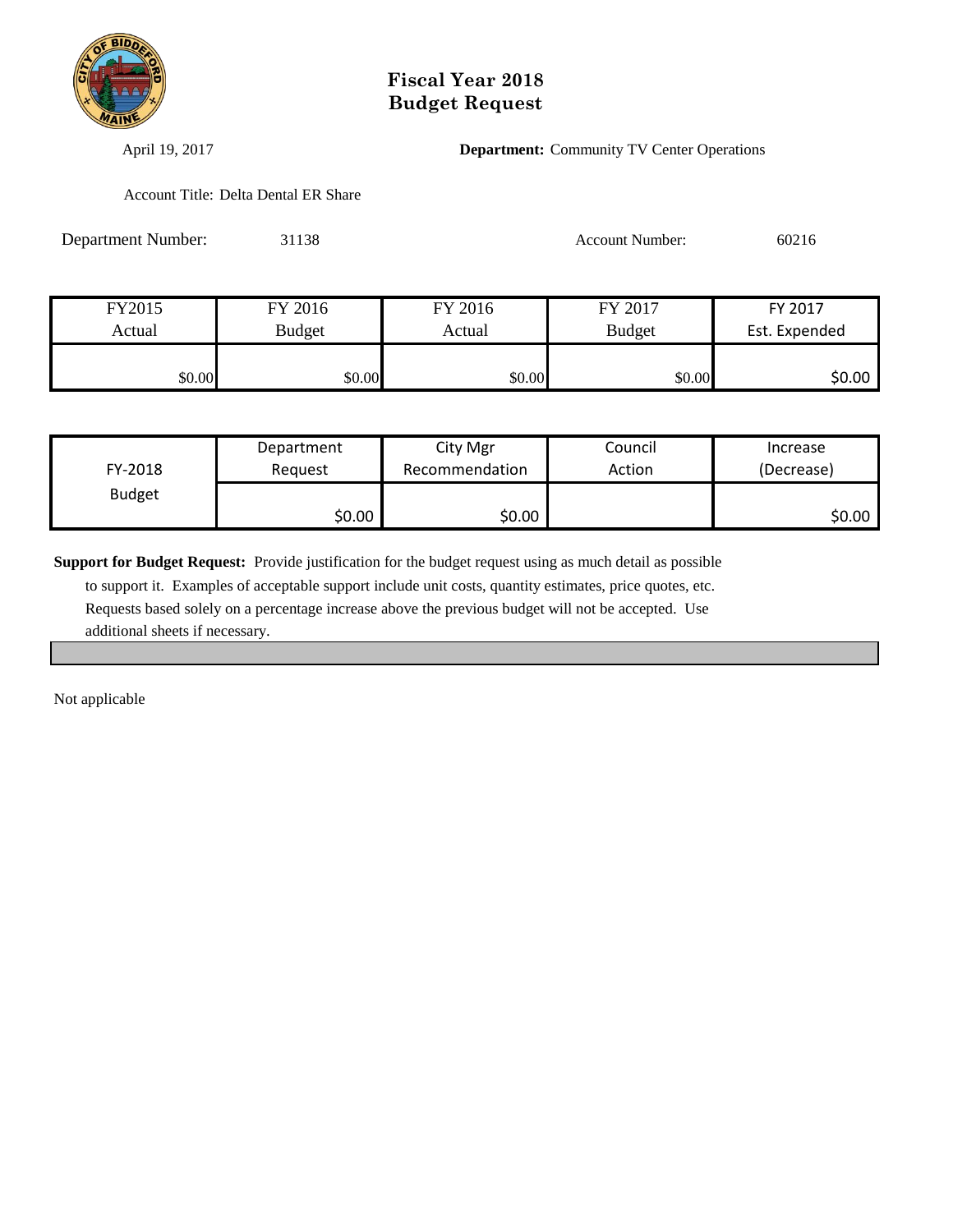

April 19, 2017 **Department:** Community TV Center Operations

Account Title: RHSA Plan ER Share

| <b>Department Number:</b> | 31138         |         | <b>Account Number:</b> | 60217         |
|---------------------------|---------------|---------|------------------------|---------------|
|                           |               |         |                        |               |
| FY2015                    | FY 2016       | FY 2016 | FY 2017                | FY 2017       |
| Actual                    | <b>Budget</b> | Actual  | <b>Budget</b>          | Est. Expended |
| \$0.00                    | \$0.00        | \$0.00  | \$1,560.00             | \$1,513.00    |

|               | Department | City Mgr       | Council | Increase   |
|---------------|------------|----------------|---------|------------|
| FY-2018       | Reauest    | Recommendation | Action  | (Decrease) |
| <b>Budget</b> |            |                |         |            |
|               | \$1,968.00 | \$1,968.00     |         | \$408.00   |

**Support for Budget Request:** Provide justification for the budget request using as much detail as possible

 to support it. Examples of acceptable support include unit costs, quantity estimates, price quotes, etc. Requests based solely on a percentage increase above the previous budget will not be accepted. Use additional sheets if necessary.

| Desc        | Percentage | Unit    | Rate  | Subtotal |
|-------------|------------|---------|-------|----------|
| 2 Employees | 100%       | 52.2 \$ | 30.00 | 1,566.00 |
| 1 Employee  | 50%        | 52.2    | 15.00 | 391.50   |
|             |            |         |       | 1,957.50 |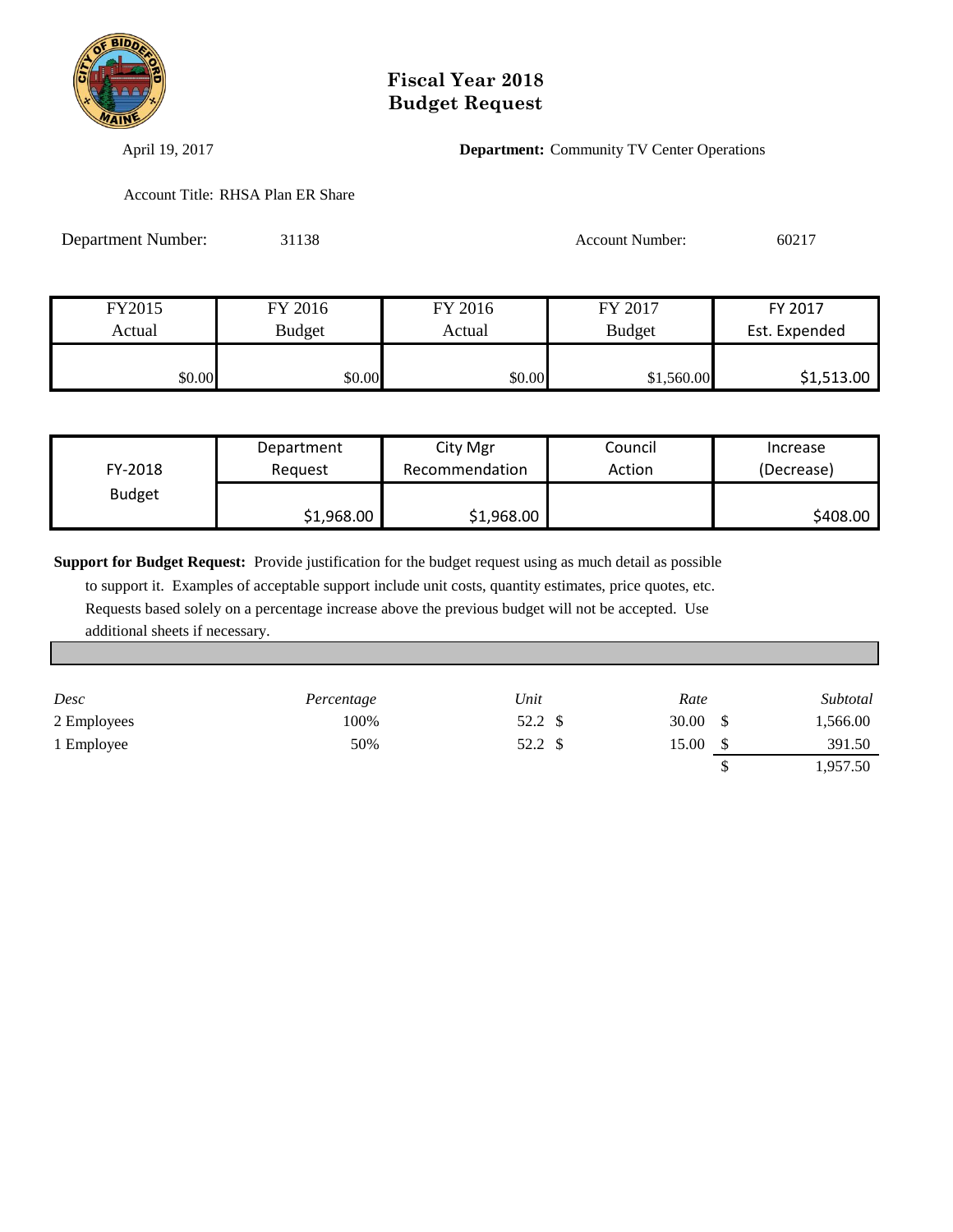

April 19, 2017 **Department:** Community TV Center Operations

Account Title: Dues/Memberships Expense

| <b>Department Number:</b> | 31138         |         | <b>Account Number:</b> | 60256         |
|---------------------------|---------------|---------|------------------------|---------------|
|                           |               |         |                        |               |
| FY2015                    | FY 2016       | FY 2016 | FY 2017                | FY 2017       |
| Actual                    | <b>Budget</b> | Actual  | <b>Budget</b>          | Est. Expended |
| \$0.00                    | \$0.00        | \$0.00  | \$50.00                | \$0.00        |

|               | Department | City Mgr       | Council | Increase   |
|---------------|------------|----------------|---------|------------|
| FY-2018       | Reauest    | Recommendation | Action  | (Decrease) |
| <b>Budget</b> |            |                |         |            |
|               | \$0.00     | \$0.00         |         | (\$50.00)  |

**Support for Budget Request:** Provide justification for the budget request using as much detail as possible to support it. Examples of acceptable support include unit costs, quantity estimates, price quotes, etc. Requests based solely on a percentage increase above the previous budget will not be accepted. Use additional sheets if necessary.

Community Television Association of Maine membership eliminated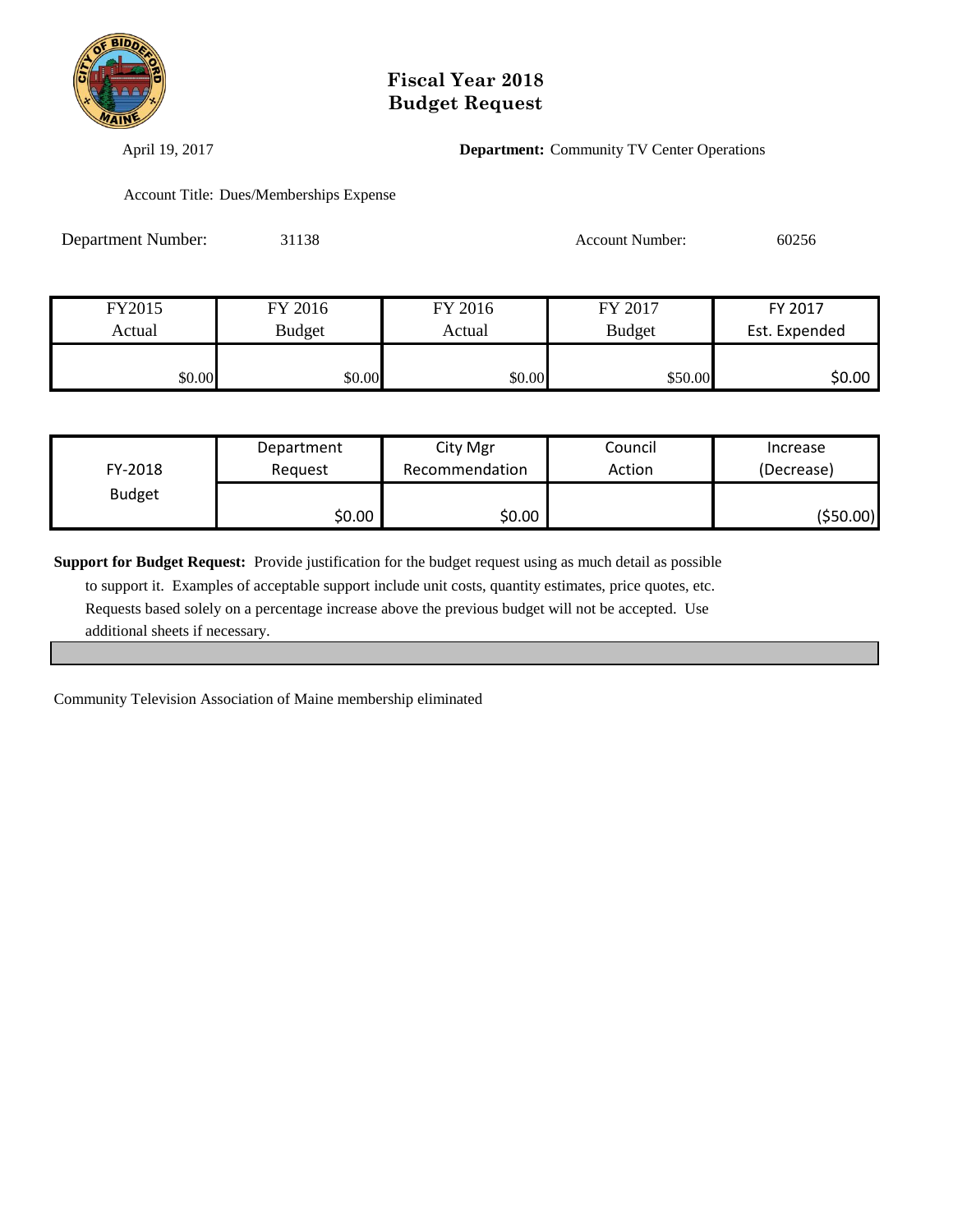

April 19, 2017 **Department:** Community TV Center Operations

Account Title: Legal Services Expense

| <b>Department Number:</b> | 31138         |          | <b>Account Number:</b> | 60301         |
|---------------------------|---------------|----------|------------------------|---------------|
|                           |               |          |                        |               |
| FY2015                    | FY 2016       | FY 2016  | FY 2017                | FY 2017       |
| Actual                    | <b>Budget</b> | Actual   | <b>Budget</b>          | Est. Expended |
| \$3,604.50                | \$474.00      | \$296.00 | \$500.00               | \$0.00        |

|               | Department | City Mgr       | Council | Increase   |
|---------------|------------|----------------|---------|------------|
| FY-2018       | Reauest    | Recommendation | Action  | (Decrease) |
| <b>Budget</b> |            |                |         |            |
|               | \$500.00   | \$500.00       |         | \$0.00     |

**Support for Budget Request:** Provide justification for the budget request using as much detail as possible to support it. Examples of acceptable support include unit costs, quantity estimates, price quotes, etc. Requests based solely on a percentage increase above the previous budget will not be accepted. Use additional sheets if necessary.

Contingency line for legal matters associated with current cable television franchise agreement.

| Desc  | Unit | Rate      | Subtotal |
|-------|------|-----------|----------|
| Legal |      | 500.00 \$ | 500.00   |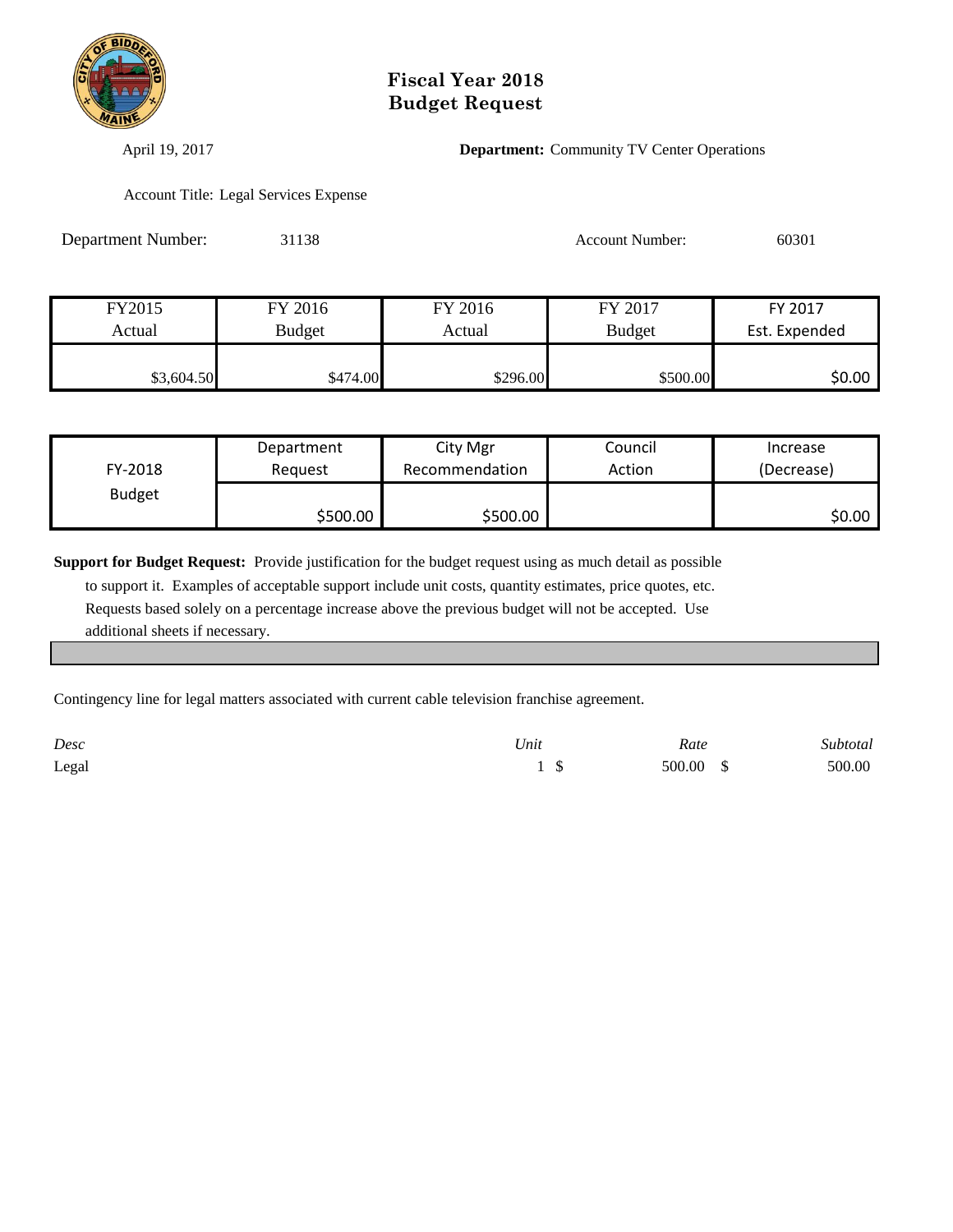

April 19, 2017 **Department:** Community TV Center Operations

Account Title: Advertising

| <b>Department Number:</b> | 31138         |          | <b>Account Number:</b> | 60320         |
|---------------------------|---------------|----------|------------------------|---------------|
|                           |               |          |                        |               |
| FY2015                    | FY 2016       | FY 2016  | FY 2017                | FY 2017       |
| Actual                    | <b>Budget</b> | Actual   | <b>Budget</b>          | Est. Expended |
|                           |               |          |                        |               |
| \$360.00                  | \$0.00        | \$360.00 | \$0.00                 | \$0.00        |

|               | Department | City Mgr       | Council | Increase   |
|---------------|------------|----------------|---------|------------|
| FY-2018       | Reauest    | Recommendation | Action  | (Decrease) |
| <b>Budget</b> |            |                |         |            |
|               | \$0.00     | \$0.00         |         | \$0.00     |

**Support for Budget Request:** Provide justification for the budget request using as much detail as possible

 to support it. Examples of acceptable support include unit costs, quantity estimates, price quotes, etc. Requests based solely on a percentage increase above the previous budget will not be accepted. Use additional sheets if necessary.

Not applicable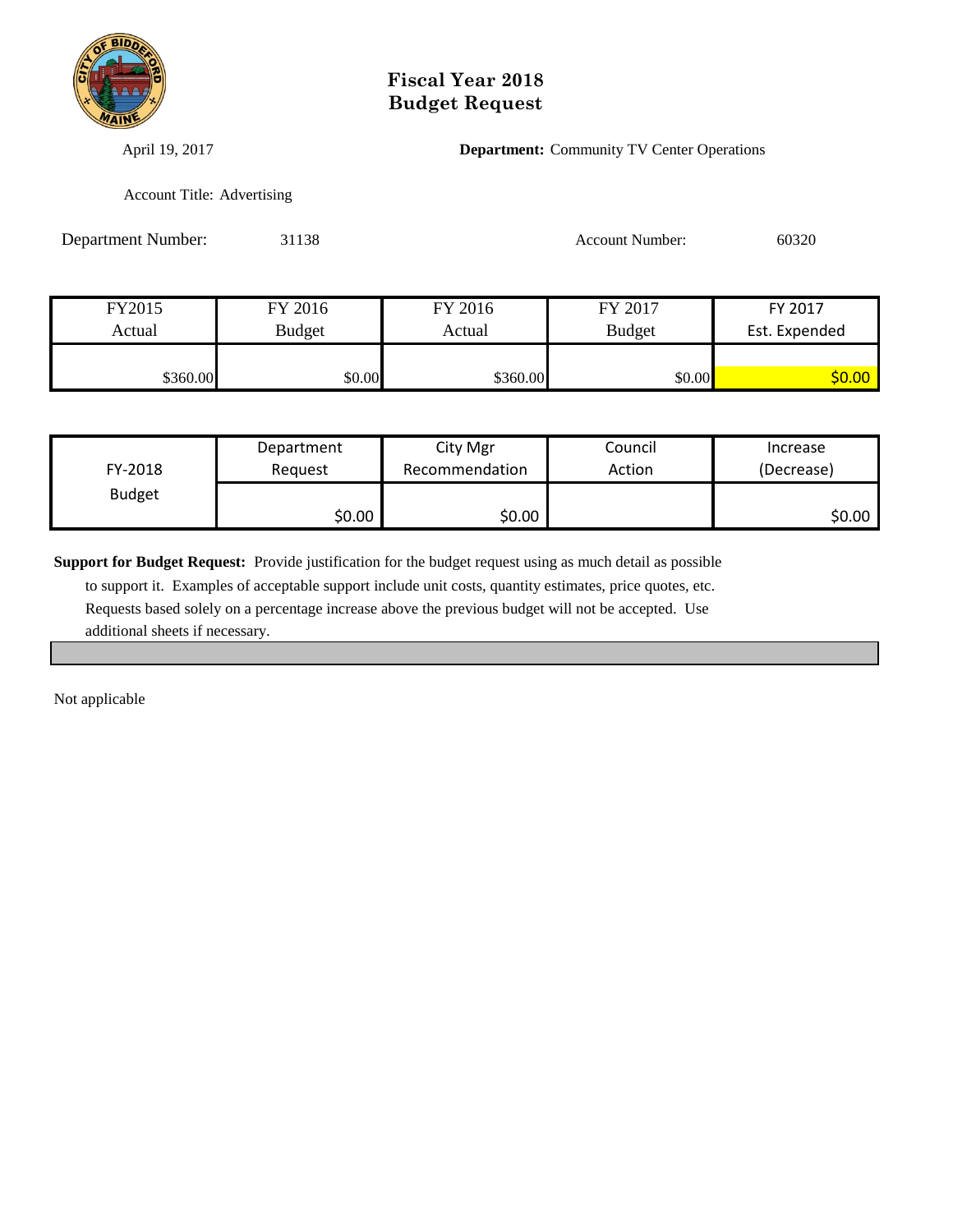

April 19, 2017 **Department:** Community TV Center Operations

Account Title: Postage/Shipping Expense

| <b>Department Number:</b> | 31138         |         | <b>Account Number:</b> | 60325         |
|---------------------------|---------------|---------|------------------------|---------------|
|                           |               |         |                        |               |
| FY2015                    | FY 2016       | FY 2016 | FY 2017                | FY 2017       |
| Actual                    | <b>Budget</b> | Actual  | <b>Budget</b>          | Est. Expended |
| \$17.90                   | \$0.00        | \$0.00  | \$25.00                | \$25.00       |

|               | Department | City Mgr       | Council | Increase   |
|---------------|------------|----------------|---------|------------|
| FY-2018       | Reauest    | Recommendation | Action  | (Decrease) |
| <b>Budget</b> |            |                |         |            |
|               | \$25.00    | \$25.00        |         | \$0.00     |

**Support for Budget Request:** Provide justification for the budget request using as much detail as possible to support it. Examples of acceptable support include unit costs, quantity estimates, price quotes, etc. Requests based solely on a percentage increase above the previous budget will not be accepted. Use additional sheets if necessary.

Contingency for certified mailings and notices related to franchise agreement

| Desc    | Unit<br>- - - - - | Rate           | Total |
|---------|-------------------|----------------|-------|
| Postage |                   | ر ے ، ب<br>___ | 24.75 |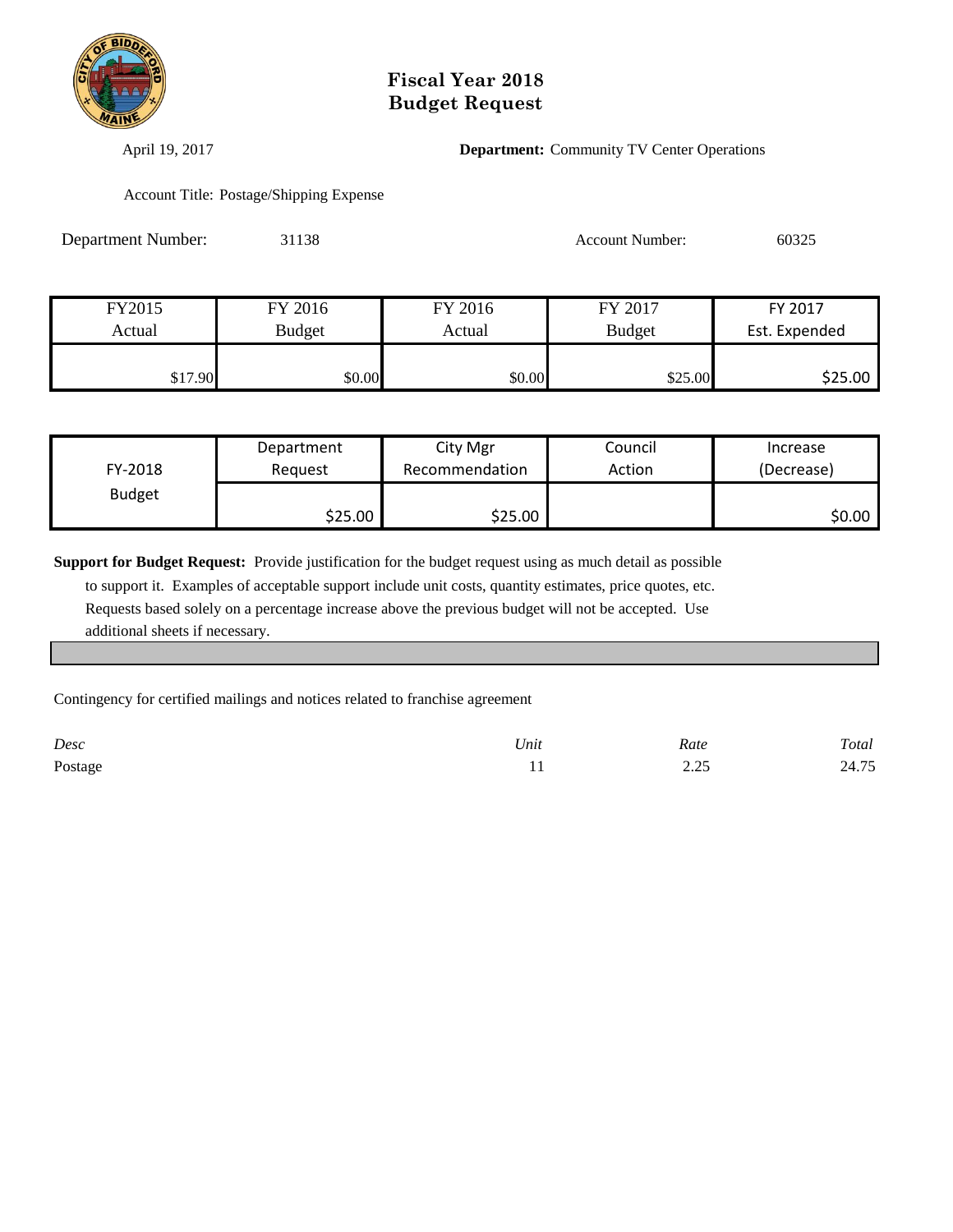

April 19, 2017 **Department:** Community TV Center Operations

Account Title: Equipment Rent/Lease Exp

| <b>Department Number:</b> | 31138         |          | <b>Account Number:</b> | 60330         |
|---------------------------|---------------|----------|------------------------|---------------|
|                           |               |          |                        |               |
| FY2015                    | FY 2016       | FY 2016  | FY 2017                | FY 2017       |
| Actual                    | <b>Budget</b> | Actual   | <b>Budget</b>          | Est. Expended |
| \$1,718.50                | \$0.00        | \$912.10 | \$0.00                 | \$0.00        |

|               | Department | City Mgr       | Council | Increase   |
|---------------|------------|----------------|---------|------------|
| FY-2018       | Reauest    | Recommendation | Action  | (Decrease) |
| <b>Budget</b> |            |                |         |            |
|               | \$0.00     | \$0.00         |         | \$0.00     |

**Support for Budget Request:** Provide justification for the budget request using as much detail as possible

 to support it. Examples of acceptable support include unit costs, quantity estimates, price quotes, etc. Requests based solely on a percentage increase above the previous budget will not be accepted. Use additional sheets if necessary.

Not applicable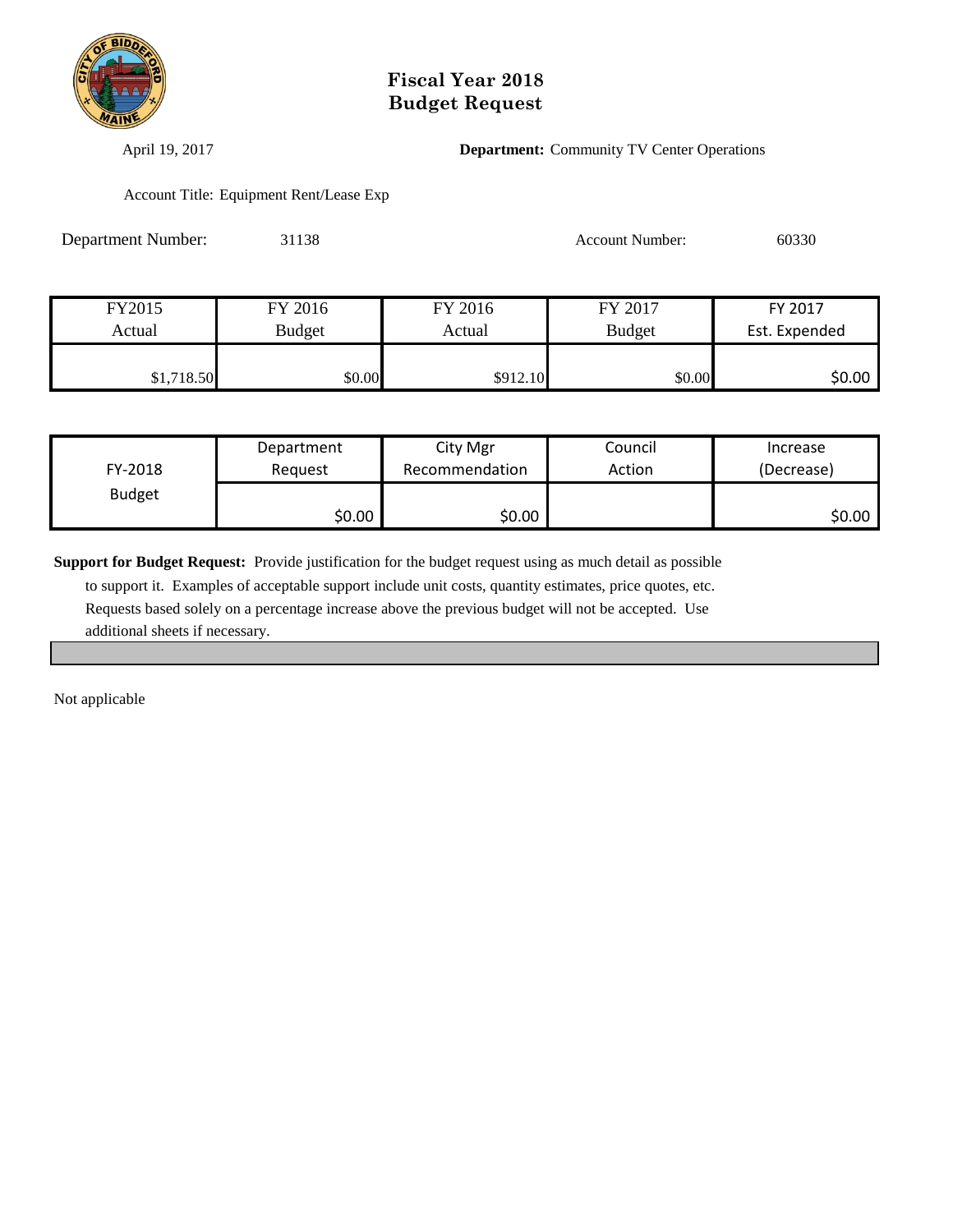

April 19, 2017 **Department:** Community TV Center Operations

Account Title: Workers Comp Insurance Exp

| Department Number: | 31138         |          | <b>Account Number:</b> | 60370         |
|--------------------|---------------|----------|------------------------|---------------|
|                    |               |          |                        |               |
| FY2015             | FY 2016       | FY 2016  | FY 2017                | FY 2017       |
| Actual             | <b>Budget</b> | Actual   | <b>Budget</b>          | Est. Expended |
| \$728.00           | \$642.00      | \$422.00 | \$479.00               | \$479.00      |

|               | Department | City Mgr       | Council | Increase   |
|---------------|------------|----------------|---------|------------|
| FY-2018       | Reauest    | Recommendation | Action  | (Decrease) |
| <b>Budget</b> |            |                |         |            |
|               | \$462.32   | \$463.00       |         | ( \$16.00) |

**Support for Budget Request:** Provide justification for the budget request using as much detail as possible to support it. Examples of acceptable support include unit costs, quantity estimates, price quotes, etc. Requests based solely on a percentage increase above the previous budget will not be accepted. Use additional sheets if necessary.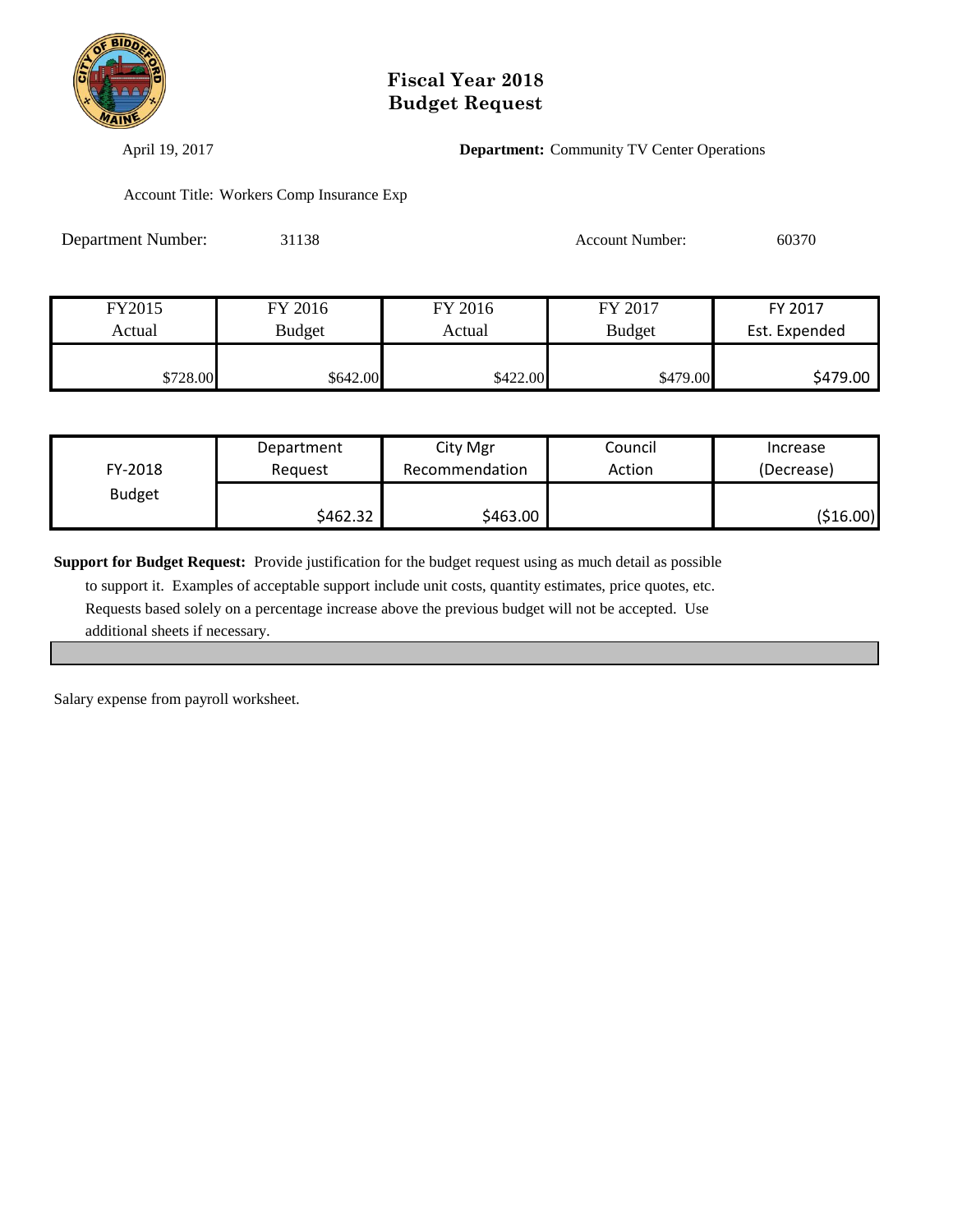

April 19, 2017 **Department:** Community TV Center Operations

Account Title: Electricity Expense

| Department Number: | 31138         |            | <b>Account Number:</b> | 60400         |
|--------------------|---------------|------------|------------------------|---------------|
|                    |               |            |                        |               |
| FY2015             | FY 2016       | FY 2016    | FY 2017                | FY 2017       |
| Actual             | <b>Budget</b> | Actual     | <b>Budget</b>          | Est. Expended |
| \$3,225.22         | \$2,500.00    | \$2,827.76 | \$3,120.00             | \$2,912.00    |

|               | Department | City Mgr       | Council | Increase   |
|---------------|------------|----------------|---------|------------|
| FY-2018       | Reauest    | Recommendation | Action  | (Decrease) |
| <b>Budget</b> |            |                |         |            |
|               | \$3,120.00 | \$3,120.00     |         | \$0.00     |

**Support for Budget Request:** Provide justification for the budget request using as much detail as possible to support it. Examples of acceptable support include unit costs, quantity estimates, price quotes, etc.

 Requests based solely on a percentage increase above the previous budget will not be accepted. Use additional sheets if necessary.

| Desc                  | Unit | Rate              | Total    |
|-----------------------|------|-------------------|----------|
| Monthly Electric Bill |      | $260.00 \quad$ \$ | 3,120.00 |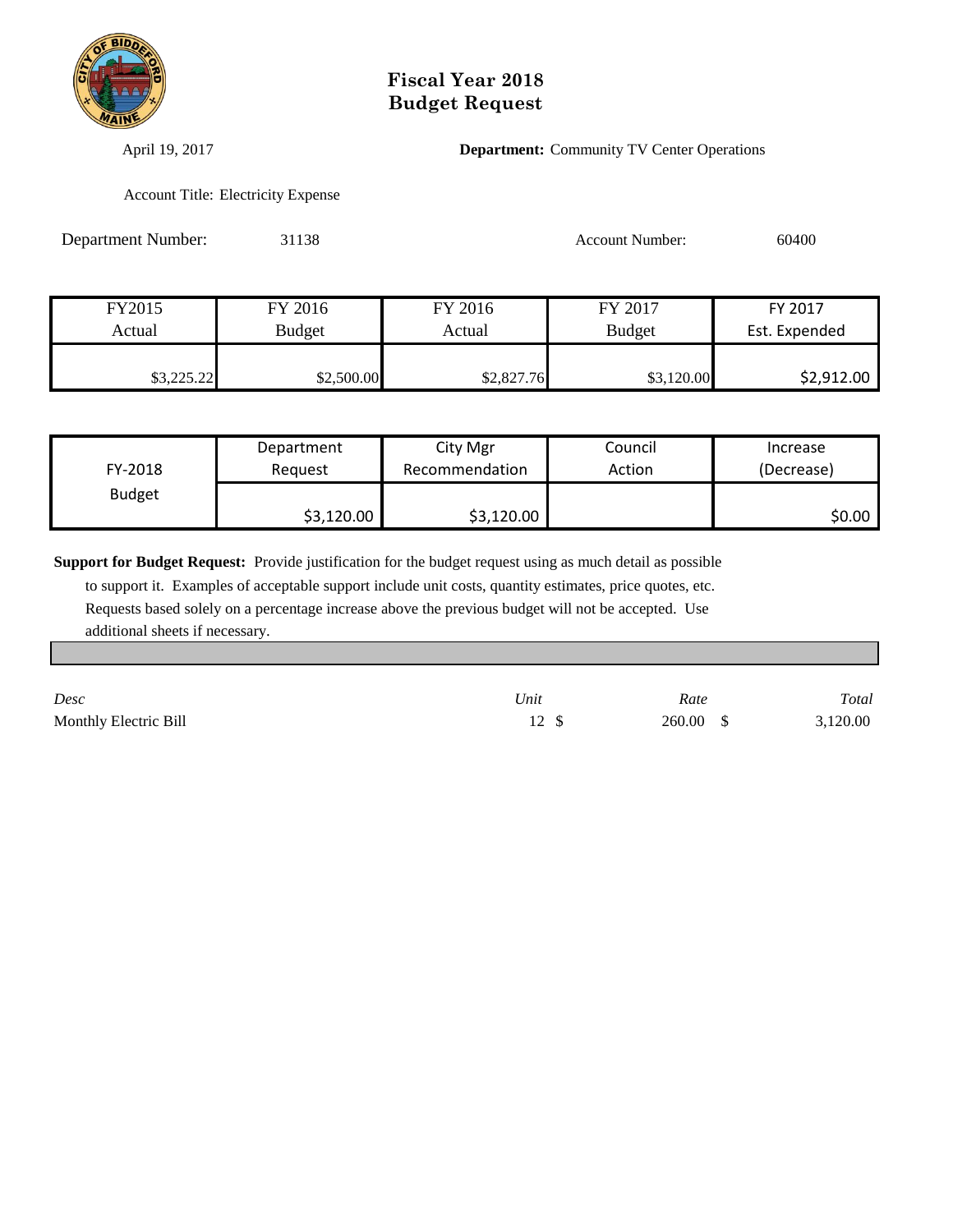

April 19, 2017 **Department:** Community TV Center Operations

Account Title: Water Expense

| Department Number: | 31138         |          | <b>Account Number:</b> | 60401         |
|--------------------|---------------|----------|------------------------|---------------|
|                    |               |          |                        |               |
| FY2015             | FY 2016       | FY 2016  | FY 2017                | FY 2017       |
| Actual             | <b>Budget</b> | Actual   | <b>Budget</b>          | Est. Expended |
| \$268.80           | \$250.00      | \$275.63 | \$276.00               | \$331.44      |

|               | Department | City Mgr       | Council | Increase   |
|---------------|------------|----------------|---------|------------|
| FY-2018       | Reauest    | Recommendation | Action  | (Decrease) |
| <b>Budget</b> |            |                |         |            |
|               | 384.00     | \$384.00       |         | \$108.00   |

**Support for Budget Request:** Provide justification for the budget request using as much detail as possible

 to support it. Examples of acceptable support include unit costs, quantity estimates, price quotes, etc. Requests based solely on a percentage increase above the previous budget will not be accepted. Use additional sheets if necessary.

| Desc               | Unit | Rate                | Total  |
|--------------------|------|---------------------|--------|
| Monthly Water Bill |      | 32.00 $\frac{1}{2}$ | 384.00 |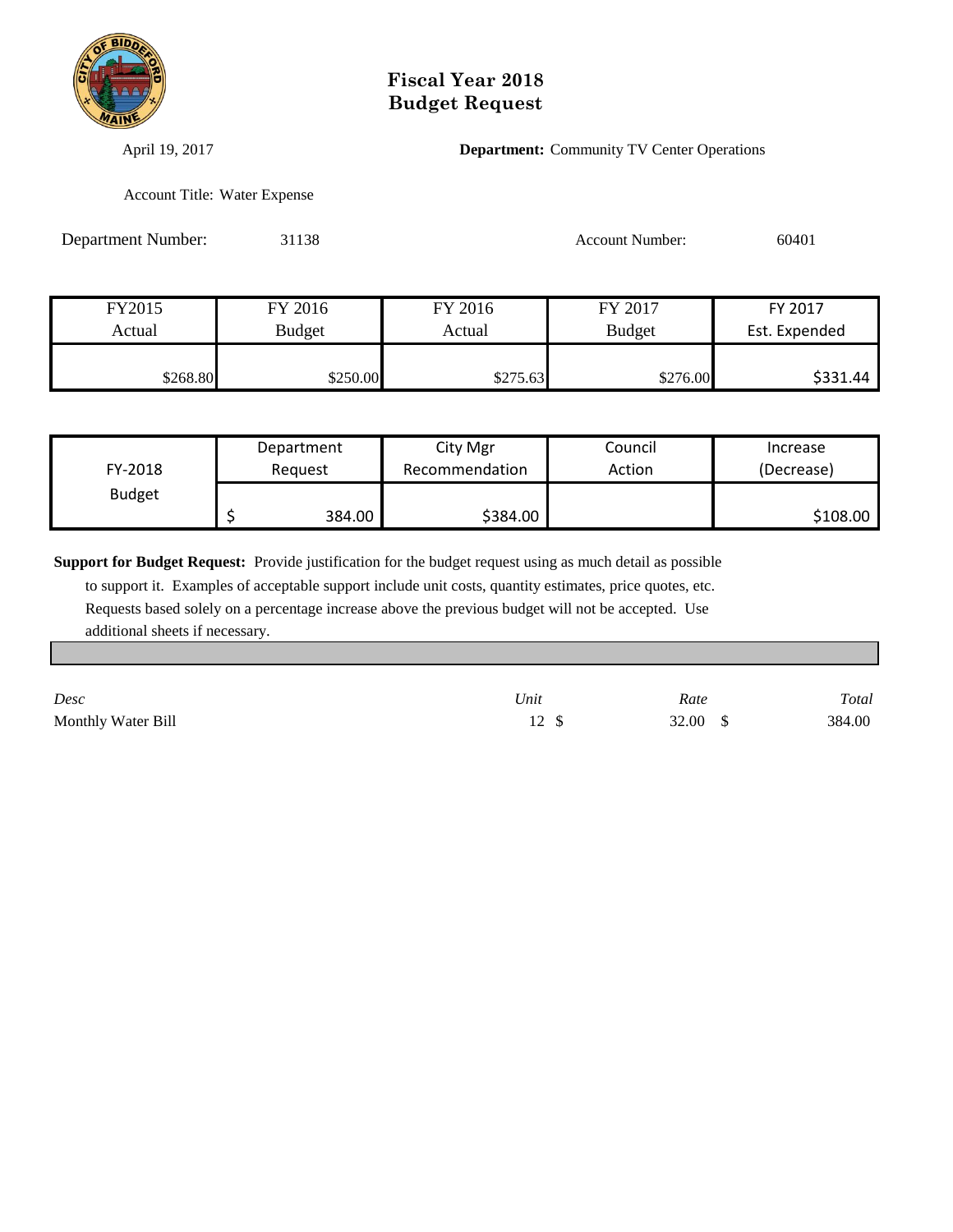

April 19, 2017 **Department:** Community TV Center Operations

Account Title: Phone/Celular/Paging Exp

| <b>Department Number:</b> | 31138         |            | <b>Account Number:</b> | 60402         |
|---------------------------|---------------|------------|------------------------|---------------|
|                           |               |            |                        |               |
| FY2015                    | FY 2016       | FY 2016    | FY 2017                | FY 2017       |
| Actual                    | <b>Budget</b> | Actual     | <b>Budget</b>          | Est. Expended |
| \$2,691.58                | \$1,400.00    | \$1,671.92 | \$2,352.00             | \$2,230.00    |

|               | Department | City Mgr       | Council | Increase    |
|---------------|------------|----------------|---------|-------------|
| FY-2018       | Reauest    | Recommendation | Action  | (Decrease)  |
| <b>Budget</b> |            |                |         |             |
|               | 2,232.00   | \$2,232.00     |         | ( \$120.00) |

**Support for Budget Request:** Provide justification for the budget request using as much detail as possible to support it. Examples of acceptable support include unit costs, quantity estimates, price quotes, etc. Requests based solely on a percentage increase above the previous budget will not be accepted. Use additional sheets if necessary.

| Desc                            | Unit  | Rate              | Total    |
|---------------------------------|-------|-------------------|----------|
| Fairpoint Phone Lines $(2)^{1}$ | 12 \$ | $106.00 \quad$ \$ | 1,272.00 |
| <b>Cell Phones</b>              | 12 \$ | 80.00             | 960.00   |
|                                 |       |                   | 2,232.00 |

<sup>1</sup>Fairpoint dedicated lines (security system, fire system)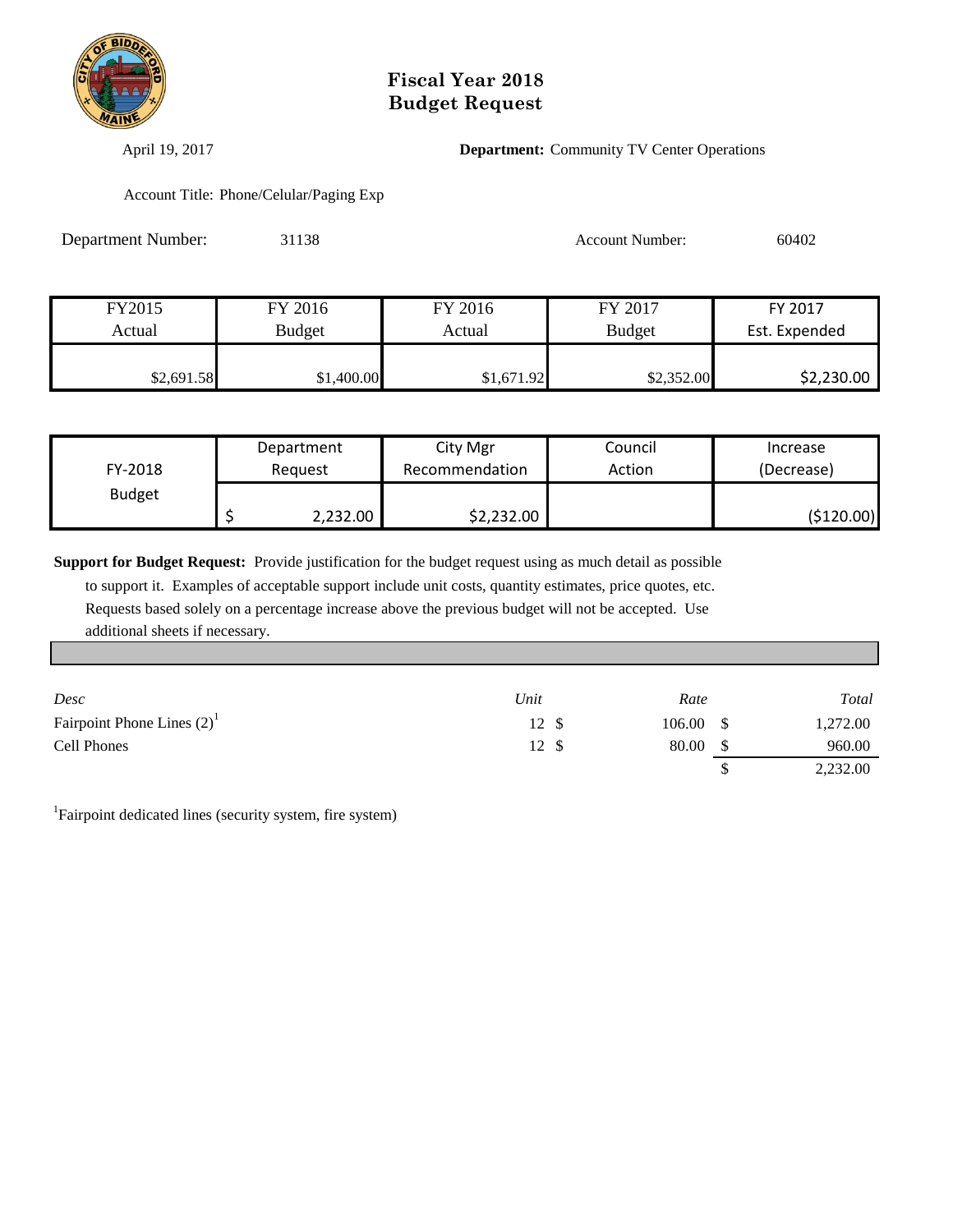

April 19, 2017 **Department:** Community TV Center Operations

Account Title: Sewer User Fee Expense

| Department Number: | 31138         |         | 60404<br><b>Account Number:</b> |               |
|--------------------|---------------|---------|---------------------------------|---------------|
|                    |               |         |                                 |               |
| FY2015             | FY 2016       | FY 2016 | FY 2017                         | FY 2017       |
| Actual             | <b>Budget</b> | Actual  | <b>Budget</b>                   | Est. Expended |
| \$0.00             | \$500.00      | \$0.00  | \$500.00                        | \$500.00      |

|               | Department | City Mgr       | Council | Increase   |
|---------------|------------|----------------|---------|------------|
| FY-2018       | Reauest    | Recommendation | Action  | (Decrease) |
| <b>Budget</b> |            |                |         |            |
|               | \$500.04   | \$500.00       |         | \$0.00     |

**Support for Budget Request:** Provide justification for the budget request using as much detail as possible

 to support it. Examples of acceptable support include unit costs, quantity estimates, price quotes, etc. Requests based solely on a percentage increase above the previous budget will not be accepted. Use additional sheets if necessary.

| Desc      | Unit           | Rate     | Total  |
|-----------|----------------|----------|--------|
| Sewer Fee | 12 \$<br>$\pm$ | 41.67 \$ | 500.04 |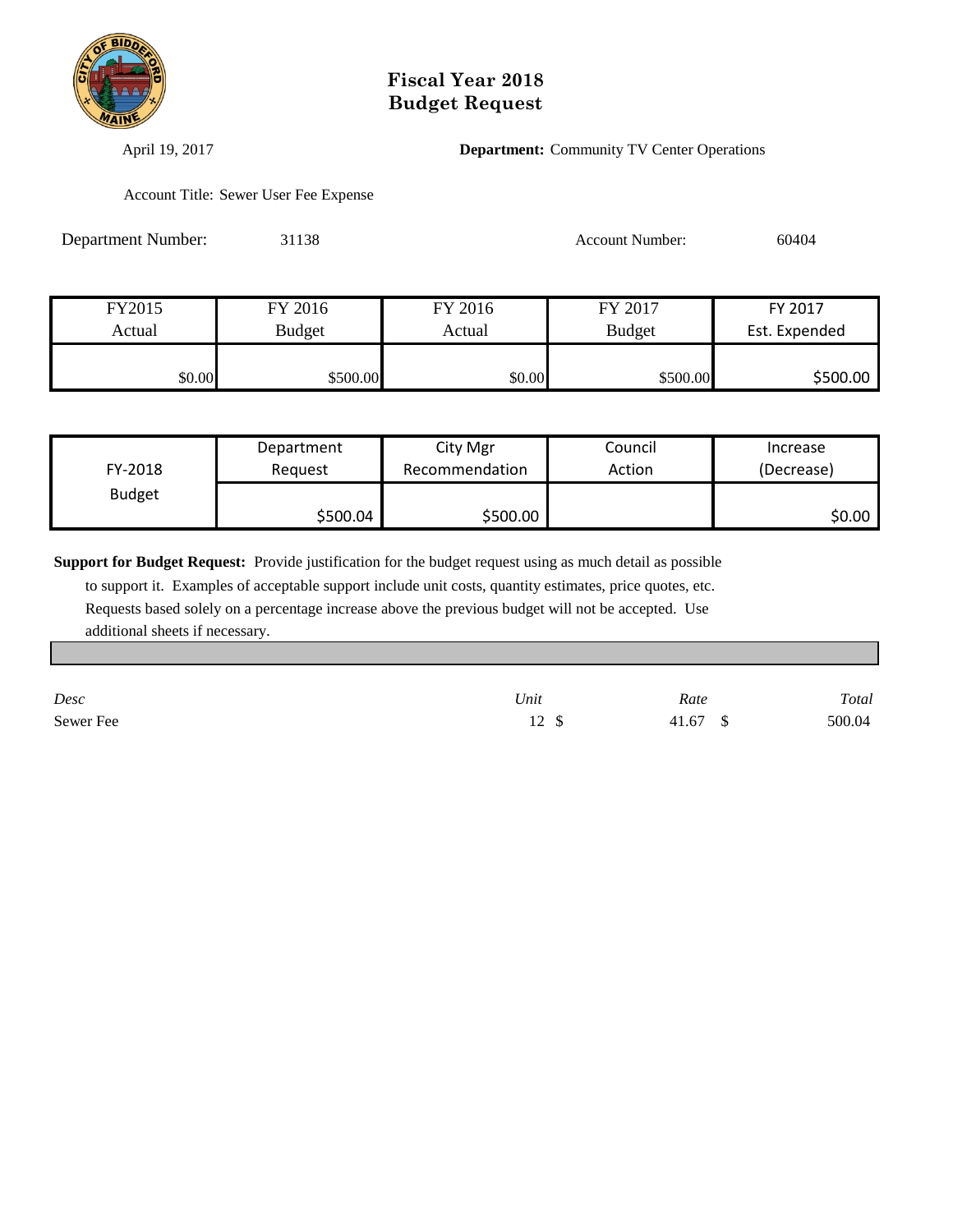

April 19, 2017 **Department:** Community TV Center Operations

Account Title: Heating Fuel Expense

| Department Number: | 31138         |            | <b>Account Number:</b> | 60405         |
|--------------------|---------------|------------|------------------------|---------------|
|                    |               |            |                        |               |
| FY2015             | FY 2016       | FY 2016    | FY 2017                | FY 2017       |
| Actual             | <b>Budget</b> | Actual     | <b>Budget</b>          | Est. Expended |
| \$4,223.69         | \$4,000.00    | \$2,286.86 | \$3,483.00             | \$3,162       |

|               | Department | City Mgr       | Council | Increase   |
|---------------|------------|----------------|---------|------------|
| FY-2018       | Reauest    | Recommendation | Action  | (Decrease) |
| <b>Budget</b> |            |                |         |            |
|               | \$3,482.50 | \$3,483.00     |         | \$0.00     |

**Support for Budget Request:** Provide justification for the budget request using as much detail as possible

 to support it. Examples of acceptable support include unit costs, quantity estimates, price quotes, etc. Requests based solely on a percentage increase above the previous budget will not be accepted. Use additional sheets if necessary.

| Desc                       | Unit       | Rate  | Total    |
|----------------------------|------------|-------|----------|
| Propane (gallon delivered) | $1,750$ \$ | 1.99S | 3,482.50 |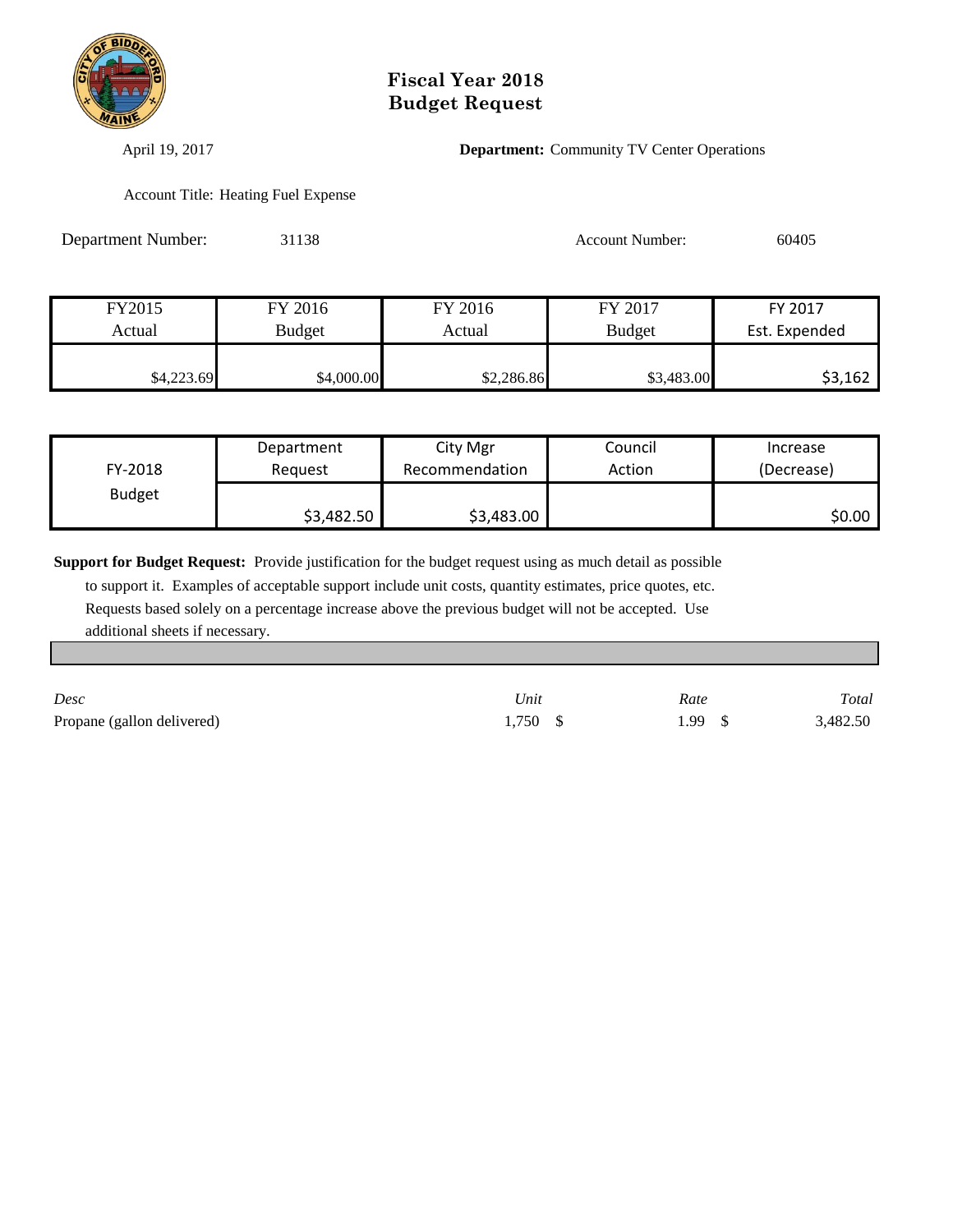

April 19, 2017 **Department:** Community TV Center Operations

Account Title: Fiber/Internet Expense

| Department Number: | 31138         |             | <b>Account Number:</b> | 60406         |
|--------------------|---------------|-------------|------------------------|---------------|
|                    |               |             |                        |               |
| FY2015             | FY 2016       | FY 2016     | FY 2017                | FY 2017       |
| Actual             | <b>Budget</b> | Actual      | <b>Budget</b>          | Est. Expended |
| \$14,309.43        | \$4,000.00    | \$11,214.81 | \$11,166.00            | \$4,090.26    |

|               | Department | City Mgr       | Council | Increase    |
|---------------|------------|----------------|---------|-------------|
| FY-2018       | Reauest    | Recommendation | Action  | (Decrease)  |
| <b>Budget</b> |            |                |         |             |
|               | \$4,260.00 | \$4,260.00     |         | (56,906.00) |

**Support for Budget Request:** Provide justification for the budget request using as much detail as possible to support it. Examples of acceptable support include unit costs, quantity estimates, price quotes, etc. Requests based solely on a percentage increase above the previous budget will not be accepted. Use additional sheets if necessary.

Expense reduced due to elimination of Earth Channel indexing in favor of Granicus software.

| Desc                              | <sup>1</sup> Jnit | Rate   | Total    |
|-----------------------------------|-------------------|--------|----------|
| TWC (packaged phone and internet) |                   | 355.00 | 4.260.00 |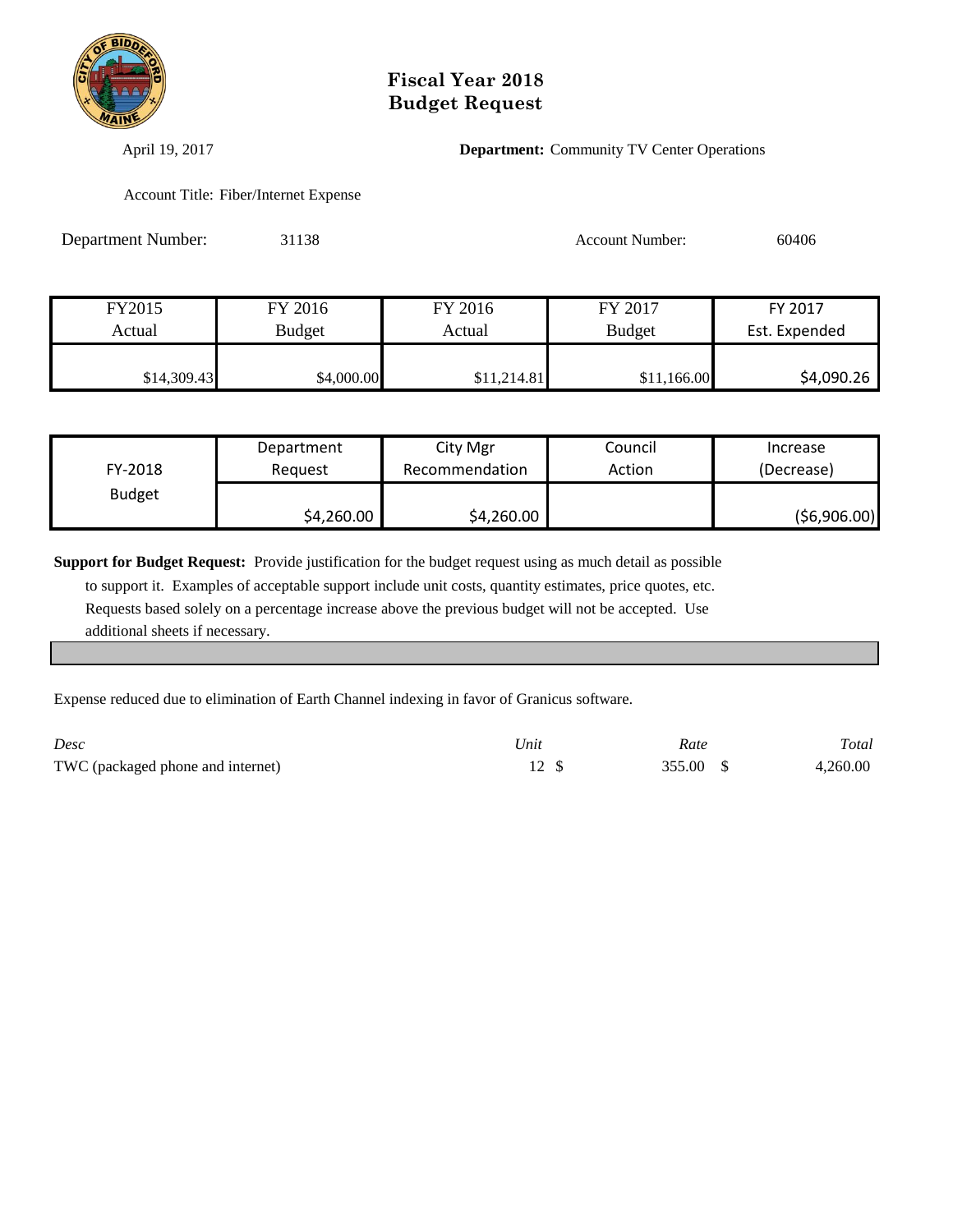

April 19, 2017 **Department:** Community TV Center Operations

Account Title: Building Repair/Maint Exp

| Department Number: | 31138         | <b>Account Number:</b> |               | 60450         |
|--------------------|---------------|------------------------|---------------|---------------|
|                    |               |                        |               |               |
| FY2015             | FY 2016       | FY 2016                | FY 2017       | FY 2017       |
| Actual             | <b>Budget</b> | Actual                 | <b>Budget</b> | Est. Expended |
| \$7,435.44         | \$4,882.00    | \$6,694.00             | \$7,371.00    | \$6,278.00    |

|               | Department | City Mgr       | Council | Increase    |
|---------------|------------|----------------|---------|-------------|
| FY-2018       | Reauest    | Recommendation | Action  | (Decrease)  |
| <b>Budget</b> |            |                |         |             |
|               | 6,485.00   | \$6,485.00     |         | ( \$886.00) |

**Support for Budget Request:** Provide justification for the budget request using as much detail as possible

 to support it. Examples of acceptable support include unit costs, quantity estimates, price quotes, etc. Requests based solely on a percentage increase above the previous budget will not be accepted. Use additional sheets if necessary.

| Desc                         | Unit  |                | Rate   |      | Subtotal |
|------------------------------|-------|----------------|--------|------|----------|
| Plowing & Sanding            | 10 \$ |                | 250.00 | - \$ | 2,500.00 |
| General Maintenance          |       | $3 \sqrt{3}$   | 300.00 | - \$ | 900.00   |
| Maint. Building Security     |       | $2 \sqrt{3}$   | 400.00 | - \$ | 800.00   |
| Plumbing/Heating Service     |       | $3 \sqrt{3}$   | 95.00  | - \$ | 285.00   |
| Fire Extinguisher Inspection | 1     | <sup>\$</sup>  | 400.00 | - \$ | 400.00   |
| Pest Control                 |       | $4\frac{1}{2}$ | 400.00 |      | 1,600.00 |
|                              |       |                |        |      | 6.485.00 |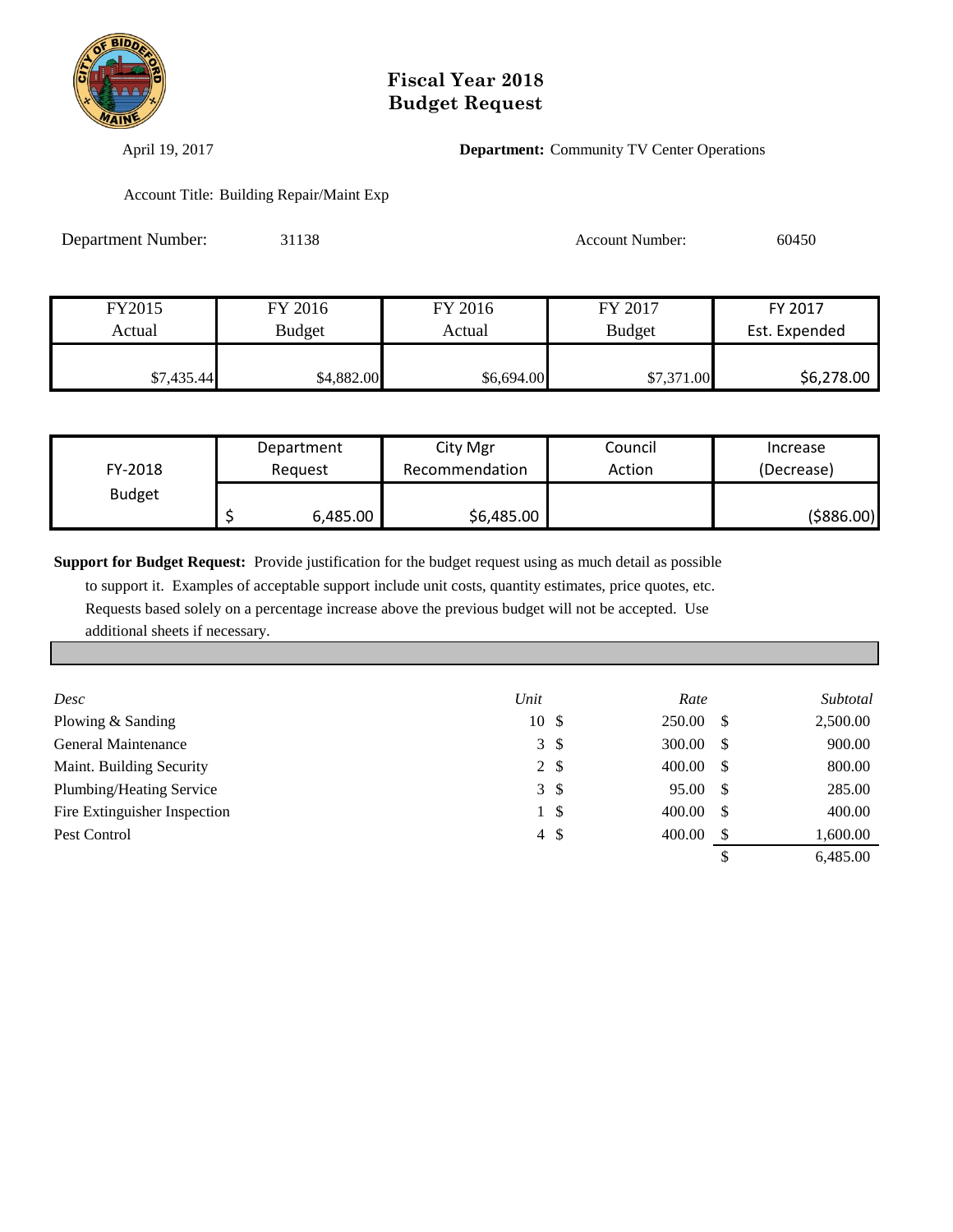

April 19, 2017 **Department:** Community TV Center Operations

Account Title: Admin/Office Supp/Eqt Non-Cap

| <b>Department Number:</b> | 31138         |          | <b>Account Number:</b> | 60500         |
|---------------------------|---------------|----------|------------------------|---------------|
|                           |               |          |                        |               |
| FY2015                    | FY 2016       | FY 2016  | FY 2017                | FY 2017       |
| Actual                    | <b>Budget</b> | Actual   | <b>Budget</b>          | Est. Expended |
| \$3,009.34                | \$354.00      | \$901.89 | \$500.00               | \$400.00      |

|               | Department | City Mgr       | Council | Increase   |
|---------------|------------|----------------|---------|------------|
| FY-2018       | Reauest    | Recommendation | Action  | (Decrease) |
| <b>Budget</b> |            |                |         |            |
|               | 200.00     | \$200.00       |         | (\$300.00) |

**Support for Budget Request:** Provide justification for the budget request using as much detail as possible

 to support it. Examples of acceptable support include unit costs, quantity estimates, price quotes, etc. Requests based solely on a percentage increase above the previous budget will not be accepted. Use additional sheets if necessary.

| Desc                    | Unit | Rate   |     | Subtotal |
|-------------------------|------|--------|-----|----------|
| General Office Supplies | . SI | 200.00 | -\$ | 200.00   |
|                         |      |        |     | 200.00   |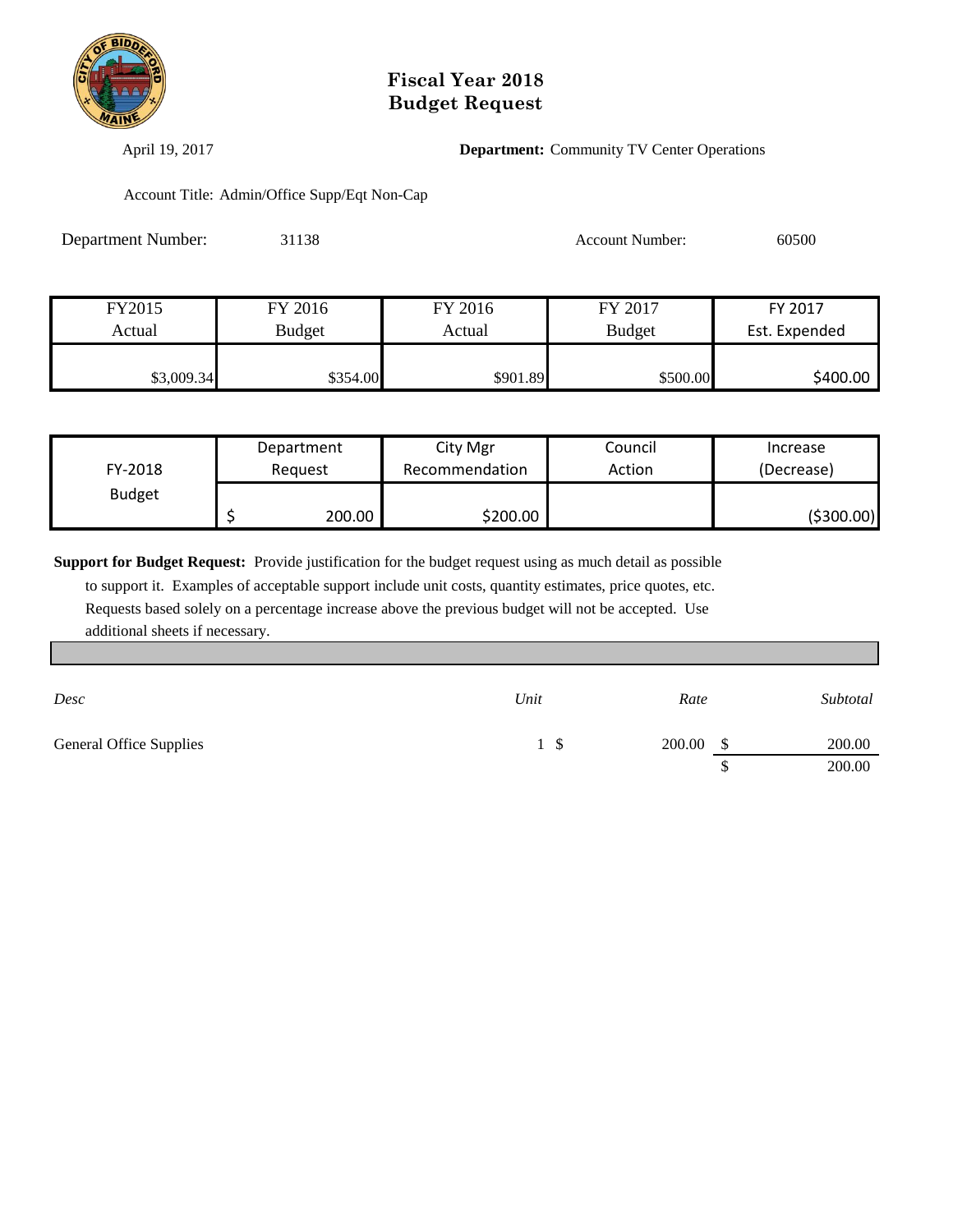

April 19, 2017 **Department:** Community TV Center Operations

Account Title: Operating Supp/Eqt Non-Cap

| Department Number: | 31138         | <b>Account Number:</b> |               | 60501         |
|--------------------|---------------|------------------------|---------------|---------------|
|                    |               |                        |               |               |
| FY2015             | FY 2016       | FY 2016                | FY 2017       | FY 2017       |
| Actual             | <b>Budget</b> | Actual                 | <b>Budget</b> | Est. Expended |
| \$13,277.86        | \$9,000.00    | \$5,071.20             | \$5,000.00    | \$4,400.00    |

|               | Department | City Mgr       | Council | Increase   |
|---------------|------------|----------------|---------|------------|
| FY-2018       | Reauest    | Recommendation | Action  | (Decrease) |
| <b>Budget</b> |            |                |         |            |
|               | 4,500.00   | \$4,500.00     |         | (\$500.00) |

**Support for Budget Request:** Provide justification for the budget request using as much detail as possible to support it. Examples of acceptable support include unit costs, quantity estimates, price quotes, etc. Requests based solely on a percentage increase above the previous budget will not be accepted. Use additional sheets if necessary.

| Desc                            | Unit | Rate     | Subtotal |
|---------------------------------|------|----------|----------|
| Equipment Repair                |      | 2,000.00 | 2,000.00 |
| Operating Supplies <sup>2</sup> |      | 2,500.00 | 2,500.00 |
|                                 |      |          | 4,500.00 |

<sup>1</sup>Contingency for small equipment repairs and upgrades at PA and cable casting sites.

<sup>2</sup>Contingency for operating supplies.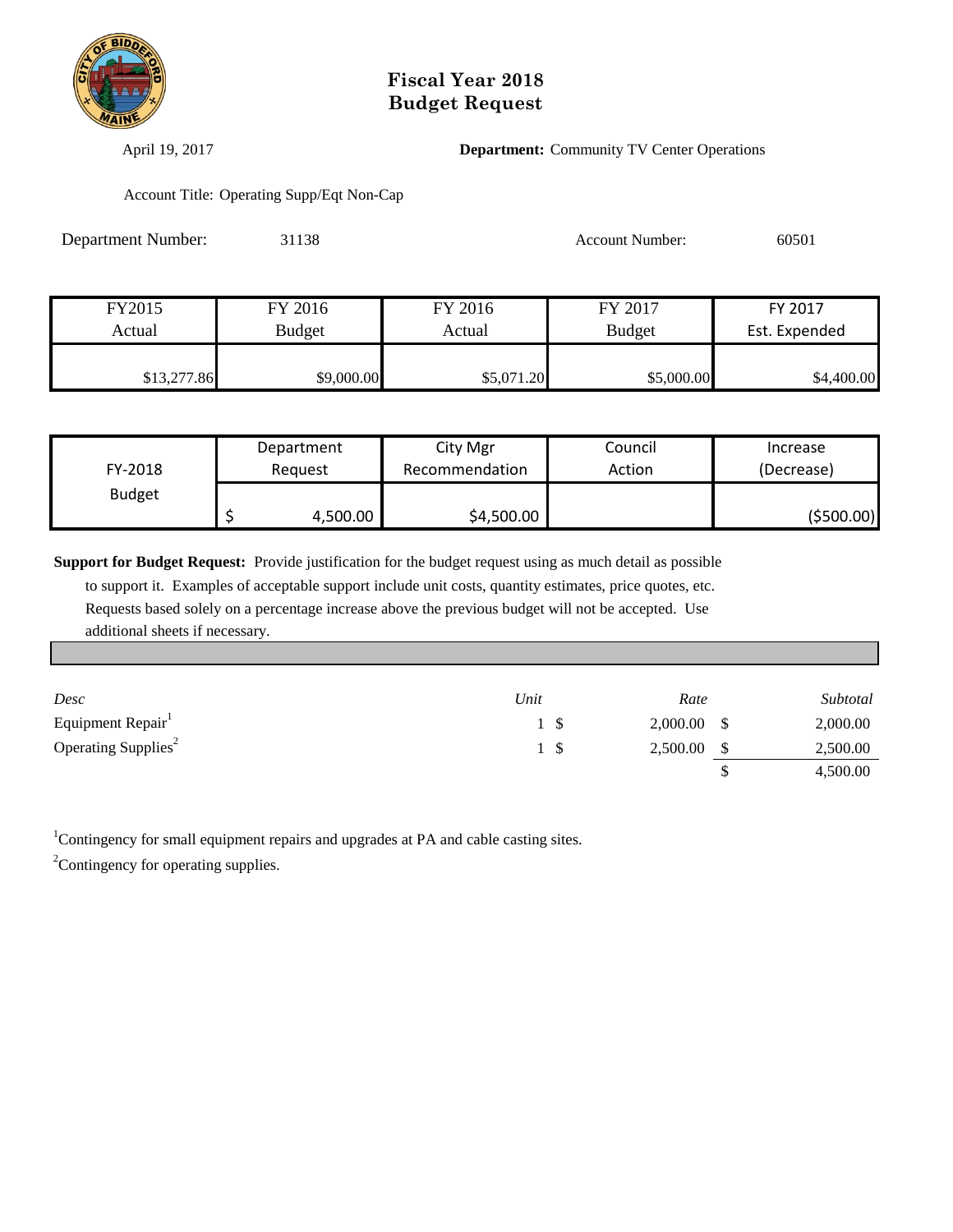

April 19, 2017 **Department:** Community TV Center Operations

Account Title: Cleaning Supplies Expense

| Department Number: | 31138         |         | <b>Account Number:</b> | 60509         |
|--------------------|---------------|---------|------------------------|---------------|
|                    |               |         |                        |               |
| FY2015             | FY 2016       | FY 2016 | FY 2017                | FY 2017       |
| Actual             | <b>Budget</b> | Actual  | <b>Budget</b>          | Est. Expended |
| \$0.00             | \$0.00        | \$0.00  | \$0.00                 | \$0.00        |

|               | Department | City Mgr       | Council | Increase   |
|---------------|------------|----------------|---------|------------|
| FY-2018       | Reauest    | Recommendation | Action  | (Decrease) |
| <b>Budget</b> |            |                |         |            |
|               | \$360.00   | \$360.00       |         | \$360.00   |

**Support for Budget Request:** Provide justification for the budget request using as much detail as possible to support it. Examples of acceptable support include unit costs, quantity estimates, price quotes, etc. Requests based solely on a percentage increase above the previous budget will not be accepted. Use

additional sheets if necessary.

| Desc                                          | Unit | Rate    | Total  |
|-----------------------------------------------|------|---------|--------|
| Cleaning Supplies to Replace Cleaning Service |      | 30.00 S | 360.00 |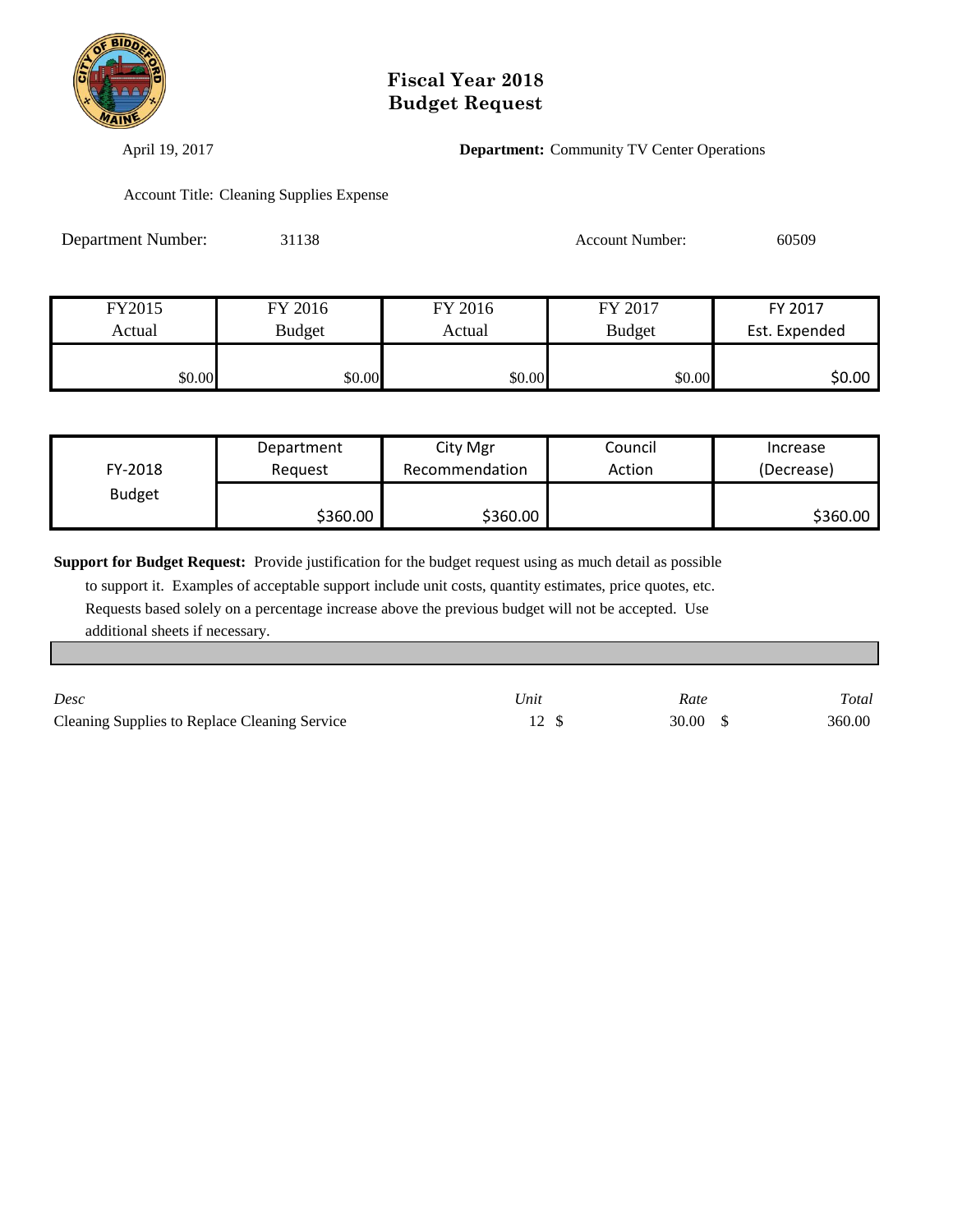

April 19, 2017 **Department:** Community TV Center Operations

Account Title: Note/BAN Principal Expense

| Department Number: | 31138         |             | <b>Account Number:</b> | 60752         |
|--------------------|---------------|-------------|------------------------|---------------|
|                    |               |             |                        |               |
| FY2015             | FY 2016       | FY 2016     | FY 2017                | FY 2017       |
| Actual             | <b>Budget</b> | Actual      | <b>Budget</b>          | Est. Expended |
| \$58,008.64        | \$59,500.00   | \$59,500.02 | \$36,178.00            | \$34,806.74   |

|               | Department | City Mgr       | Council | Increase     |
|---------------|------------|----------------|---------|--------------|
| FY-2018       | Reauest    | Recommendation | Action  | (Decrease)   |
| <b>Budget</b> |            |                |         |              |
|               | 32,919.86  | 32,919.86      |         | (53, 258.14) |

**Support for Budget Request:** Provide justification for the budget request using as much detail as possible

 to support it. Examples of acceptable support include unit costs, quantity estimates, price quotes, etc. Requests based solely on a percentage increase above the previous budget will not be accepted. Use additional sheets if necessary.

Principal payment on building purchase, renovation, and sewer construction

| Mortgage                  | S | 12,305.00   |                                               |
|---------------------------|---|-------------|-----------------------------------------------|
| <b>Renovation Loan</b>    |   | \$17,918.36 |                                               |
| <b>Sewer Construction</b> | S |             | 2,696.50 (total \$13,482.5, paid off in 2018) |
|                           |   | 32,919.86   |                                               |

Mortgage has two payments remaining (9/30/19). Recommed using fund balance to pay off note.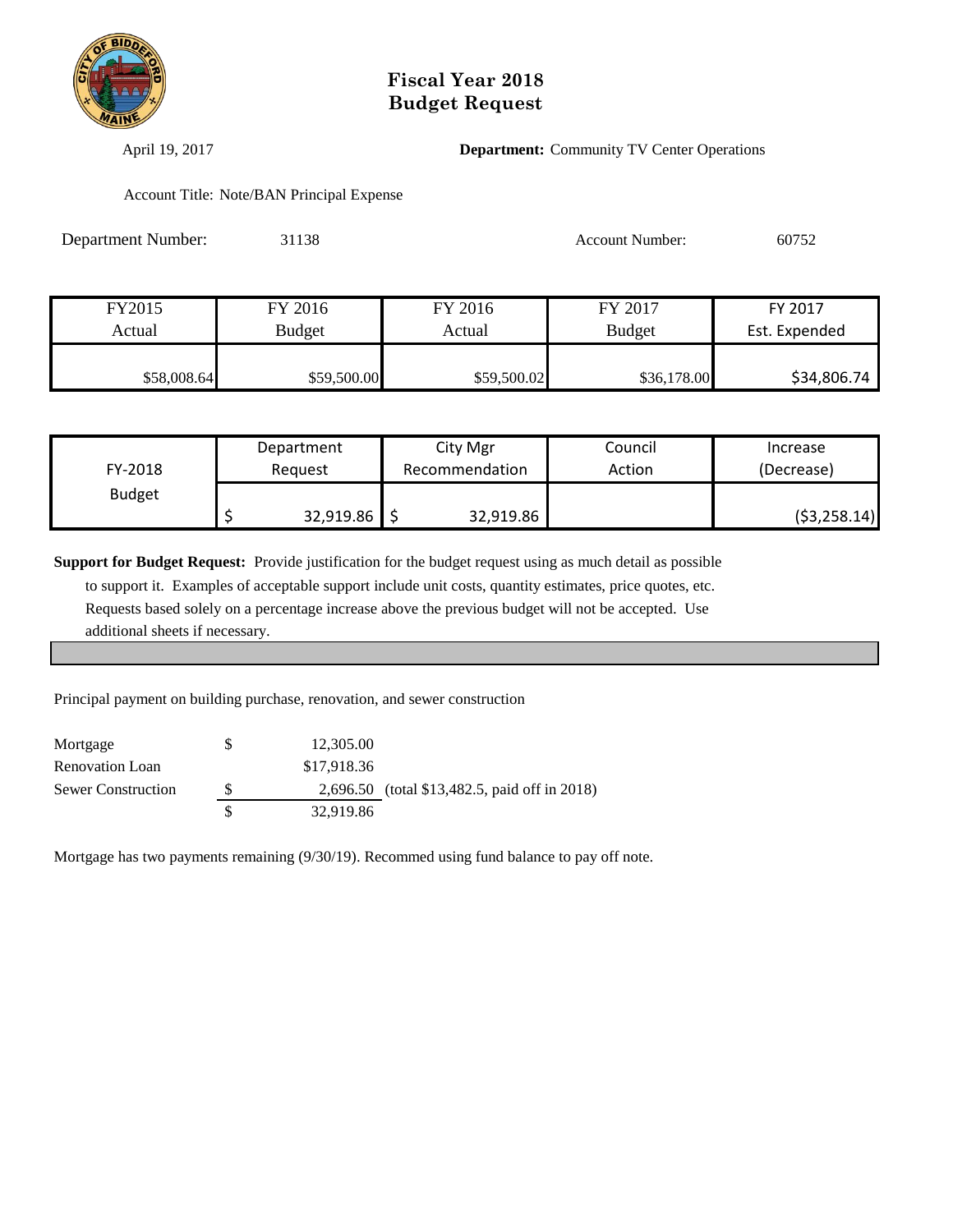

April 19, 2017 **Department:** Community TV Center Operations

Account Title: Note/BAN Interest Expense

| <b>Department Number:</b> | 31138         |             | <b>Account Number:</b> | 60753         |
|---------------------------|---------------|-------------|------------------------|---------------|
|                           |               |             |                        |               |
| FY2015                    | FY 2016       | FY 2016     | FY 2017                | FY 2017       |
| Actual                    | <b>Budget</b> | Actual      | <b>Budget</b>          | Est. Expended |
| \$11,620.39               | \$10,129.00   | \$10,129.01 | $$8,597.00$ \$         | 7,904.67      |

|               | Department | City Mgr       | Council | Increase      |
|---------------|------------|----------------|---------|---------------|
| FY-2018       | Reauest    | Recommendation | Action  | (Decrease)    |
| <b>Budget</b> |            |                |         |               |
|               | 5,260.95   | 5,260.95       |         | ( \$3,336.05) |

**Support for Budget Request:** Provide justification for the budget request using as much detail as possible

 to support it. Examples of acceptable support include unit costs, quantity estimates, price quotes, etc. Requests based solely on a percentage increase above the previous budget will not be accepted. Use additional sheets if necessary.

Interest payment on building purchase and renovation

| Mortgage        |          |
|-----------------|----------|
| Renovation Loan | 5,260.95 |
|                 | 5,260.95 |

Mortgage has two payments remaining (9/30/19). Recommed using fund balance to pay off note. Paying off bank note will save approximately \$2,367 in interest charges.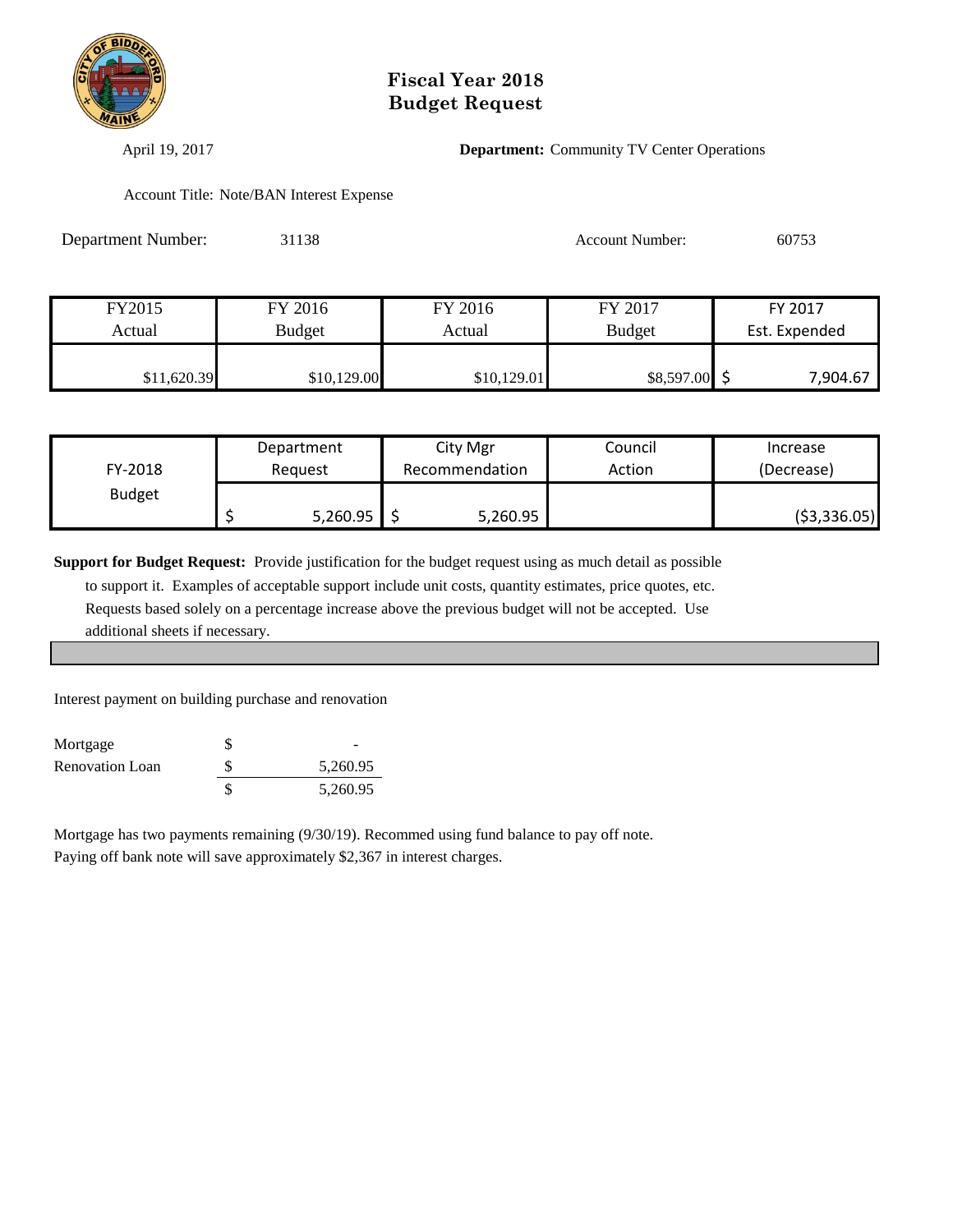

April 19, 2017 **Department:** Community TV Center Operations

Account Title: Miscellaneous Expense

| <b>Department Number:</b> | 31138         |          | <b>Account Number:</b> | 60797         |
|---------------------------|---------------|----------|------------------------|---------------|
|                           |               |          |                        |               |
| FY2015                    | FY 2016       | FY 2016  | FY 2017                | FY 2017       |
| Actual                    | <b>Budget</b> | Actual   | <b>Budget</b>          | Est. Expended |
| \$1,601.12                | \$0.00        | \$394.68 | \$100.00               | \$100.00      |

|               | Department | City Mgr       | Council | Increase   |
|---------------|------------|----------------|---------|------------|
| FY-2018       | Reauest    | Recommendation | Action  | (Decrease) |
| <b>Budget</b> |            |                |         |            |
|               | \$0.00     | \$0.00 l       |         | (\$100.00) |

**Support for Budget Request:** Provide justification for the budget request using as much detail as possible

 to support it. Examples of acceptable support include unit costs, quantity estimates, price quotes, etc. Requests based solely on a percentage increase above the previous budget will not be accepted. Use additional sheets if necessary.

No longer applicable